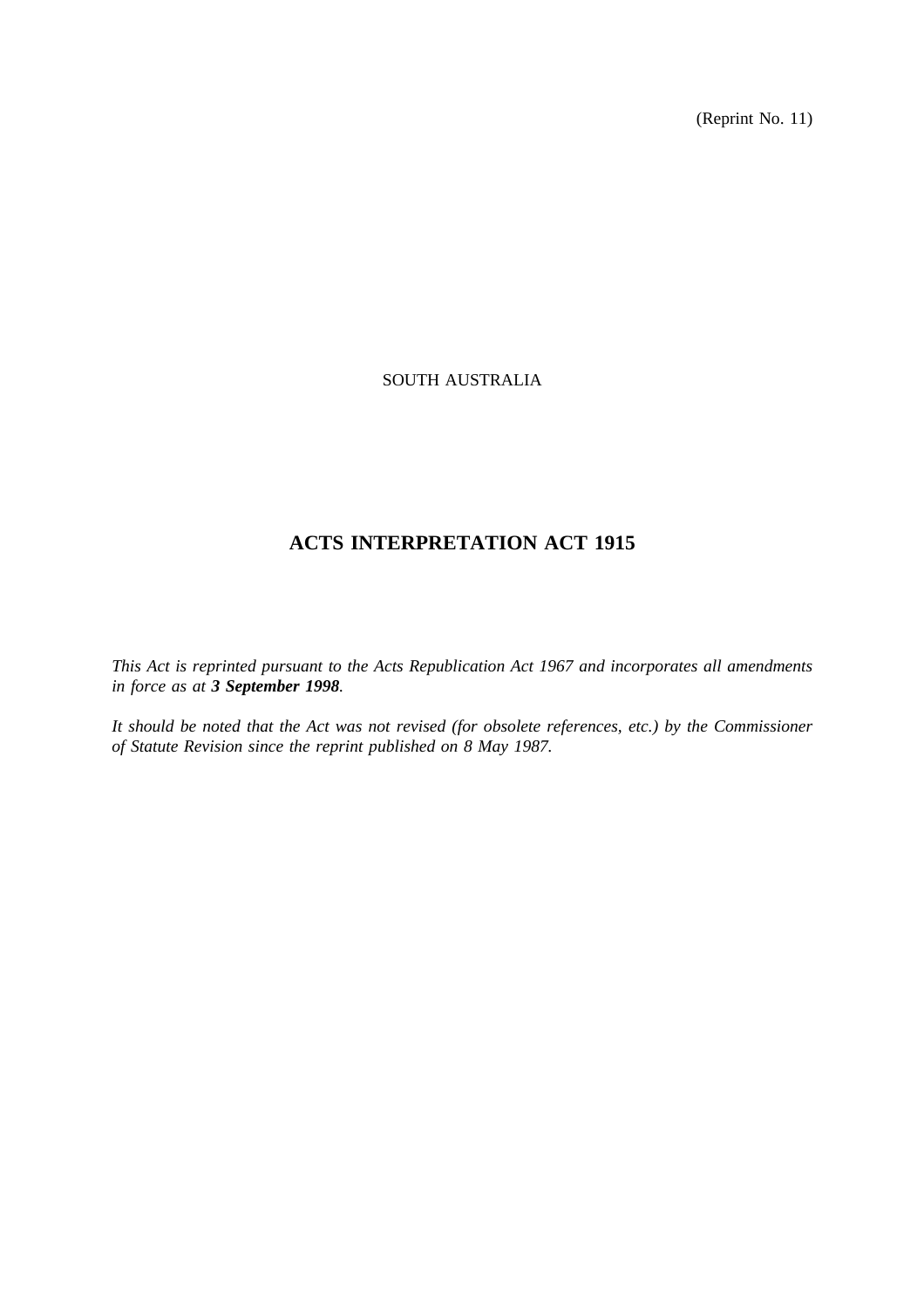# **SUMMARY OF PROVISIONS**

## **PART 1 PRELIMINARY**

- 1. Short title
- 3A. Application of this Act to Acts or statutory instruments whenever passed or made
- 4. Interpretation
- 4A. Date of establishment of the State

## **PART 2 PROVISIONS OF SPECIAL APPLICATION TO ACTS AND BILLS**

- 5. Acts to be deemed to be public Acts
- 6. Sections to have effect as substantive enactments
- 7. Commencement of Acts
- 7A. Amendment or repeal of Act in session in which it was passed<br>10
- Evidence of date of assent to Act

#### **PART 3**

#### **PROVISIONS OF SPECIAL APPLICATION TO STATUTORY INSTRUMENTS**

- 11. Saving of statutory instruments on repeal or amendment of an Act
- 12. Disallowance of repealing statutory instrument revives instrument sought to be repealed
- 13. Construction of statutory instrument so as not to exceed power
- 14. Expressions in statutory and other instruments have same meanings as in the Act under which they are made

#### **PART 4 PROVISIONS GENERALLY APPLICABLE TO ACTS AND STATUTORY INSTRUMENTS**

- 14A. Application of this Part to Acts and statutory instruments 14B. Citation
- Citation
- 14BA. References to other statutory provisions include references to relevant statutory instruments
- 14C. Exercise of powers conferred by a provision of an Act or statutory instrument before the provision comes into operation
- 14D. Time of commencement
- 15. Saving of administrative acts
- 16. Saving of operation of repealed, amended or expired Act
- 17. Repeal not to revive previously repealed enactments
- 18. Abrogation of presumption that re-enactment, etc., constitutes Parliamentary approval of prior interpretation
- 19. Schedules, headings, marginal notes and footnotes
- 20. Rules of construction to be applied in determining whether an Act binds the Crown
- 21. Act deemed always speaking<br>22 Construction that would pron
- Construction that would promote purpose or object of an Act to be preferred
- 22A. Construction of Act so as not to exceed power of State
- 22B. Declaration of validity of laws made before Australia Acts
- 23. Act to be done by Governor to mean by him with advice of Executive Council
- 24. When Act or provision deemed to be substituted for another
- 25. Variation of forms
- 26. Words importing masculine gender and singular number to include feminine and plural
- 27. Provisions as to limitation of time
- 28. Measurement of distances
- 28A. Standard scales for penalties and expiation fees
- 29. Fines, etc., to be paid into Treasury
- 30. Penalties<br>33. Meaning
- Meaning of service by post
- 34. "May" imports a discretion, "shall" is imperative
- 35. Words applying to occupant of public office to apply to successive occupants<br>36. Power to appoint includes nower to remove, etc.
- 36. Power to appoint includes power to remove, etc.<br>37. Powers may be exercised from time to time
- Powers may be exercised from time to time
- 37A. Manner in which certain powers and functions may be exercised by a delegate 39. Power to make regulations includes power to revoke or vary
- 39. Power to make regulations includes power to revoke or vary<br>40. Prescribing matters by reference to other instruments
- Prescribing matters by reference to other instruments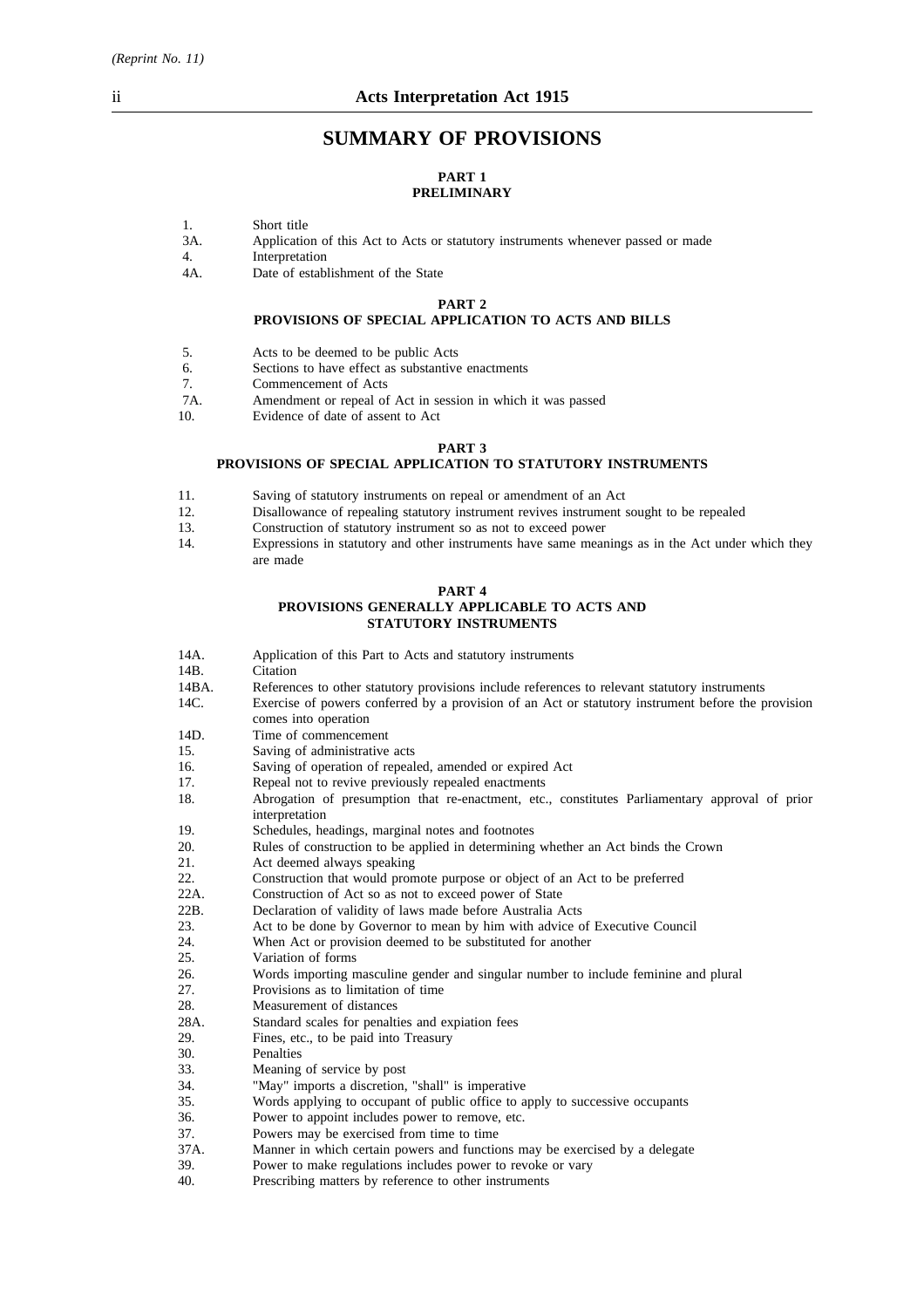- 42. Who may proceed for recovery of penalties
- 44. Interpretation of references to summary proceedings
- 45. Rounding down of monetary amounts
- 50. Offences punishable under more than one law

#### **APPENDIX LEGISLATIVE HISTORY**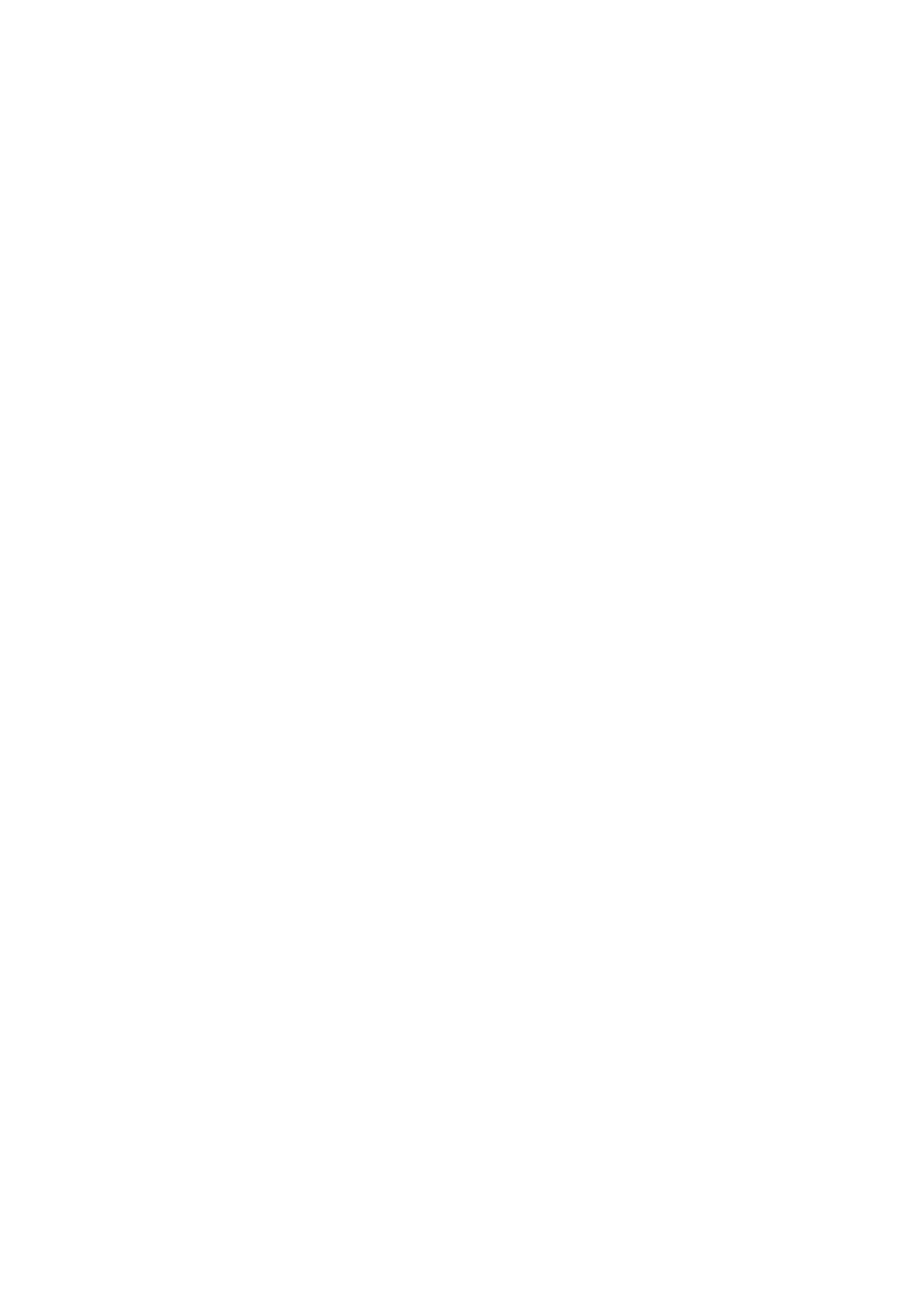# **ACTS INTERPRETATION ACT 1915**

being

Acts Interpretation Act 1915 No. 1215 of 1915 [Assented to 16 December 1915]

#### as amended by

Acts Interpretation Act Amendment Act 1923 No. 1564 of 1923 [Assented to 14 November 1923]1 Supreme Court Act 1935 No. 2253 of 1935 [Assented to 21 December 1935]<sup>2</sup> Statute Law Revision Act 1936 No. 2293 of 1936 [Assented to 8 October 1936] Acts Interpretation Act Amendment Act 1945 No. 10 of 1945 [Assented to 15 November 1945] Acts Interpretation Act Amendment Act 1949 No. 58 of 1949 [Assented to 8 December 1949] Acts Interpretation Act Amendment Act 1957 No. 23 of 1957 [Assented to 31 October 1957] Statutes Amendment (Administration of Acts and Acts Interpretation) Act 1971 No. 74 of 1971 [Assented to 11 November 1971] Acts Interpretation Act Amendment Act 1972 No. 118 of 1972 [Assented to 30 November 1972]<sup>3</sup> Acts Interpretation Act Amendment Act 1975 No. 102 of 1975 [Assented to 20 November 1975] Subordinate Legislation Act 1978 No. 3 of 1978 [Assented to 23 February 1978]<sup>4</sup> Criminal Law Consolidation Act Amendment Act 1981 No. 107 of 1981 [Assented to 23 December 1981]<sup>5</sup> Acts Interpretation Act Amendment Act 1983 No. 41 of 1983 [Assented to 16 June 1983]<sup>6</sup> Statutes Amendment (Oaths and Affirmations) Act 1984 No. 56 of 1984 [Assented to 24 May 1984]<sup>7</sup> Acts Interpretation Act Amendment Act 1986 No. 13 of 1986 [Assented to 20 March 1986] Acts Interpretation Act Amendment Act 1988 No. 6 of 1988 [Assented to 10 March 1988] Acts Interpretation Act Amendment Act (No. 2) 1988 No. 8 of 1988 [Assented to 10 March 1988]<sup>8</sup> Statutes Amendment and Repeal (Sentencing) Act 1988 No. 51 of 1988 [Assented to 5 May 1988]<sup>6</sup> Acts Interpretation Act Amendment Act (No. 3) 1988 No. 55 of 1988 [Assented to 8 September 1988] Acts Interpretation Act Amendment Act 1990 No. 56 of 1990 [Assented to 22 November 1990] Statutes Repeal and Amendment (Courts) Act 1991 No. 69 of 1991 [Assented to 12 December 1991]<sup>10</sup> Acts Interpretation (Crown Prerogative) Amendment Act 1992 No. 8 of 1992 [Assented to 16 April 1992] Acts Interpretation (Commencement) Amendment Act 1992 No. 14 of 1992 [Assented to 16 April 1992] Acts Interpretation (Australia Acts) Amendment Act 1992 No. 70 of 1992 [Assented to 19 November 1992]<sup>11</sup> Expiation of Offences (Divisional Fees) Amendment Act 1992 No. 72 of 1992 [Assented to 19 November 1992]<sup>12</sup> Acts Interpretation (Commencement Proclamations) Amendment Act 1994 No. 1 of 1994 [Assented to 28 February 1994] Acts Interpretation (Monetary Amounts) Amendment Act 1994 No. 15 of 1994 [Assented to 12 May 1994] Native Title (South Australia) Act 1994 No. 92 of 1994 [Assented to 15 December 1994]<sup>13</sup> Statutes Amendment and Repeal (Common Expiation Scheme) Act 1996 No. 34 of 1996 [Assented to 2 May 1996]<sup>14</sup> Statutes Amendment (References to Banks) Act 1997 No. 30 of 1997 [Assented to 12 June 1997]<sup>15</sup> **Statutes Amendment (Attorney-General's Portfolio) Act 1998 No. 59 of 1998 [Assented to 3 September 1998]16**

*NOTE:*

- *Asterisks indicate repeal or deletion of text.*
- *Entries appearing in bold type indicate the amendments incorporated since the last reprint.*
- *For the legislative history of the Act see Appendix.*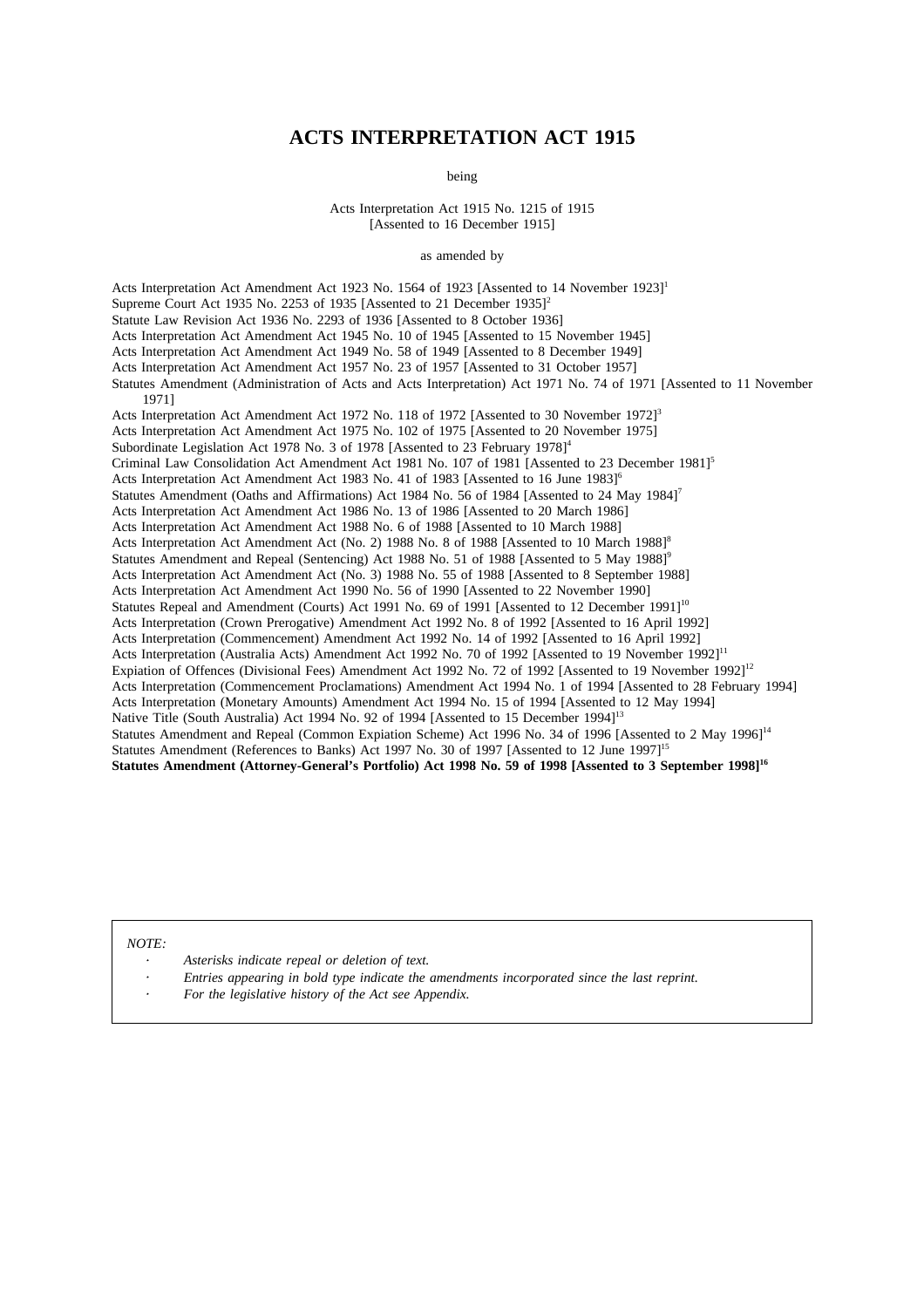- <sup>1</sup> Act No. 1564 of 1923 was repealed by 2253, 1935, s. 3 (Sched.).<br><sup>2</sup> Came into operation 1 November 1937; Gaz. 25 March 1937, p.
- <sup>2</sup> Came into operation 1 November 1937: *Gaz.* 25 March 1937, p. 646.
- <sup>3</sup> Came into operation 14 December 1972: *Gaz*. 14 December 1972, p. 2630.
- <sup>4</sup> Came into operation 1 June 1978: *Gaz*. 11 May 1978, p. 1652.<br><sup>5</sup> Came into operation 11 February 1982: *Gaz*. 11 February 1982
- <sup>5</sup> Came into operation 11 February 1982: *Gaz*. 11 February 1982, p. 361.
- <sup>6</sup> Came into operation 1 July 1983: *Gaz*. 30 June 1983, p. 1754.
- <sup>7</sup> Came into operation 1 July 1984: *Gaz*. 28 June 1984, p. 1897.
- <sup>8</sup> Came into operation 5 May 1988: *Gaz*. 5 May 1988, p. 1115.
- <sup>9</sup> Came into operation (except ss. 3-6, 12, 15-20, 22-27, 30-39, 41-68 and 70-78) 12 May 1988: *Gaz*. 12 May 1988, p. 1181; ss. 3 and 4 came into operation 8 September 1988: *Gaz*. 8 September 1988, p. 994; remainder of Act came into operation 1 January 1989: *Gaz*. 15 December 1988, p. 2009.
- <sup>10</sup> Came into operation 6 July 1992: *Gaz*. 2 July 1992, p. 209.
- <sup>11</sup> Came into operation 3 March 1986 (5.00 a.m. Greenwich Mean Time): see s. 2.<br><sup>12</sup> Came into operation 1 March 1993:  $Ga$ , 18 February 1993, p. 596
- <sup>12</sup> Came into operation 1 March 1993: *Gaz*. 18 February 1993, p. 596.
- <sup>13</sup> Came into operation 15 December 1994: *Gaz.* 15 December 1994, p. 2129.
- <sup>14</sup> Came into operation 3 February 1997: *Gaz*. 19 December 1996, p. 1923.
- <sup>15</sup> Part 2 (s. 4) came into operation 3 July 1997: *Gaz*. 3 July 1997, p. 4.<br> $\frac{16}{10}$  Part 2 (s. 4) came into operation 10 March 1988: s. 2(2)
- **<sup>16</sup> Part 2 (s. 4) came into operation 10 March 1988: s. 2(2).**
- N.B. The amendments effected to this Act by the *Police Act 1998* had not been brought into operation at the date of, and have not been included in, this reprint.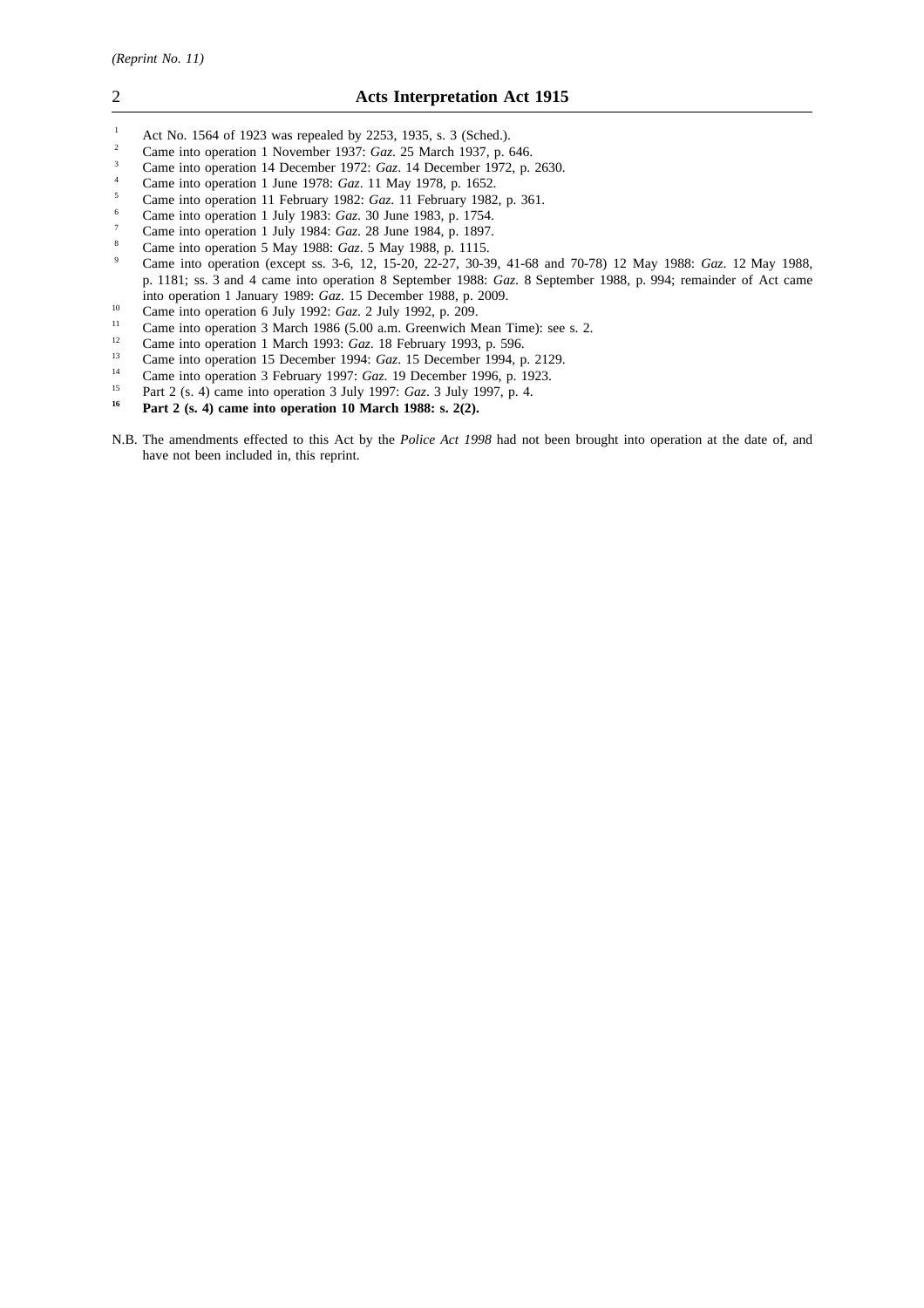**An Act for consolidating certain Acts relating to the interpretation of Acts of Parliament, and for further shortening and interpreting the language used in Acts of Parliament.**

The Parliament of South Australia enacts as follows:

# **PART 1 PRELIMINARY**

## **Short title**

**1.** This Act may be cited as the *Acts Interpretation Act 1915*.

\*\*\*\*\*\*\*\*\*\* \*\*\*\*\*\*\*\*\*\* \*\*\*\*\*\*\*\*\*\*

## **Application of this Act to Acts or statutory instruments whenever passed or made**

**3A.** Subject to this Act, this Act applies to, or in relation to, an Act or statutory instrument whenever passed or made.

\*\*\*\*\*\*\*\*\*\*

## **Interpretation**

**4.** (1) In this Act and in every other Act or statutory instrument, unless the contrary intention appears—

"**Act**" means—

- *(a)* an Act of the Parliament of South Australia or an Act or ordinance of some earlier legislative authority in South Australia; or
- *(b)* an Act of the Imperial Parliament that has been received into the law of South Australia or applies to South Australia by paramount force;

"**Australia Acts**" means—

- *(a)* the *Australia Act 1986* of the Commonwealth; and
- *(b)* the Australia Act 1986 of the United Kingdom;

"**Australian citizen**" means a person who is an Australian citizen under the provisions of the *Australian Citizenship Act 1948* of the Commonwealth;

"**bank**" means a bank, building society, credit union or other body of a class proclaimed under subsection (2) for the purposes of this definition and its derivatives have a corresponding meaning;

"**bank holiday**" means a day that is, under the *Holidays Act 1910*, a bank holiday;

"**commencement**", in relation to an Act or statutory instrument, means the day on which the Act or statutory instrument comes into operation;

"**the Commonwealth**" means the Commonwealth of Australia;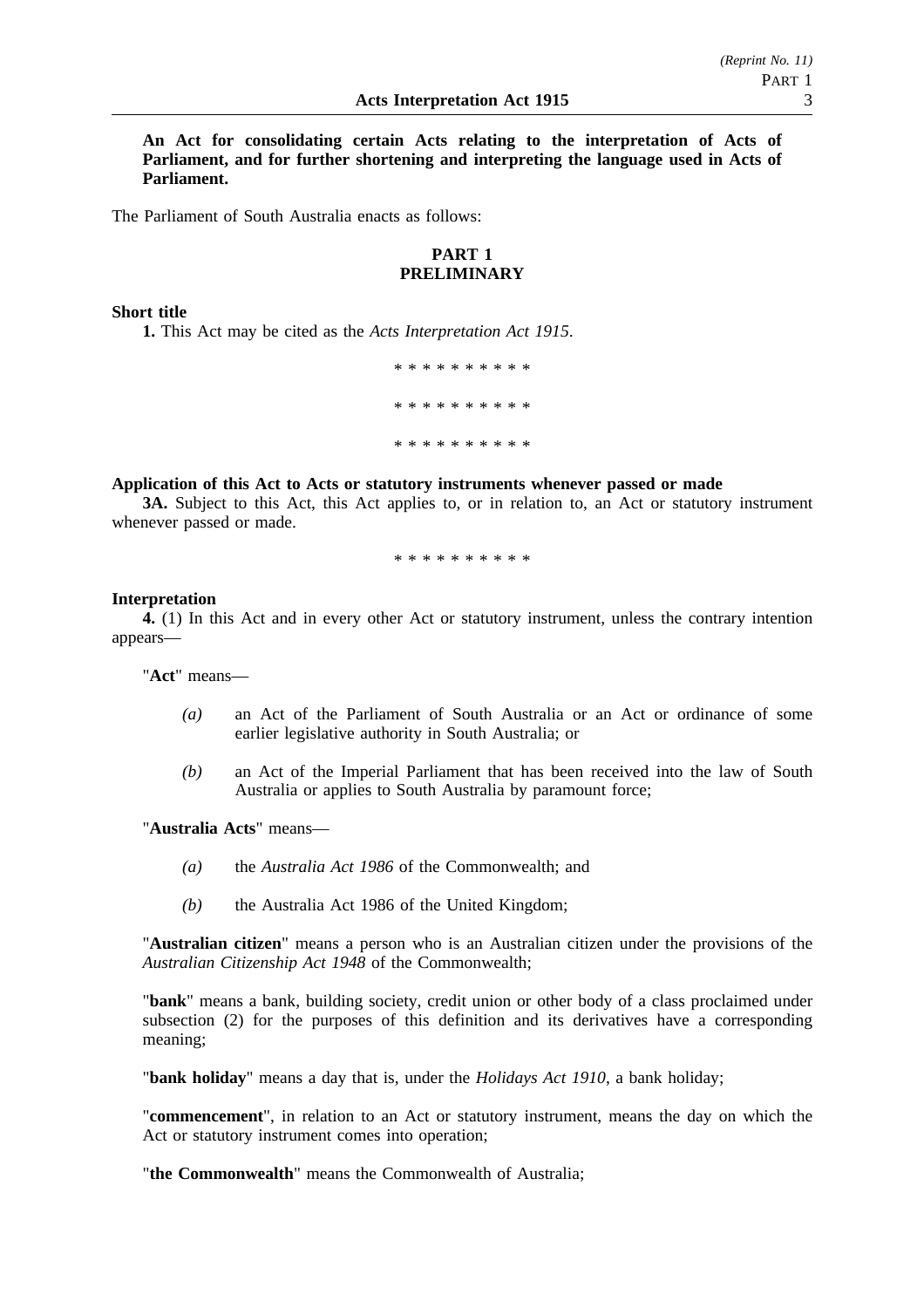"**estate**", in relation to land, includes any estate or interest, easement, right, title, claim, demand, charge, lien or encumbrance in, over, to, or in respect of, the land;

"**financial year**" means the period of 12 months ending on the expiration of the thirtieth day of June;

"**the** *Gazette*", "**the** *Government Gazette*" or "*the South Australian Government Gazette*" means the *South Australian Government Gazette* (including any supplement to that gazette) printed and published, or purporting to be printed and published, by the Government Printer of the State;

"**the Governor-in-Chief**", "**the Governor**" or "**the Lieutenant-Governor**" means the Governor of the State or other officer for the time being administering the Government of the State:

"**His Majesty**" or "**Her Majesty**", "**the King**" or "**the Queen**", or "**the Crown**", means His Majesty the King, or Her Majesty the Queen, Sovereign for the time being of Australia, and includes the predecessors and the heirs and successors of the King or Queen;

"**judge**" means a Judge of the Supreme Court or a District Court Judge;

"**justice**" means justice of the peace for the State;

"**land**" includes—

- *(a)* a building or structure affixed to land;
- *(b)* waters and airspace over land;
- *(c)* the bed of any body of waters;
- *(d)* subsoil and subterranean waters;

"**major indictable offence**" means any indictable offence classified by statute as a major indictable offence<sup>1</sup>;

"**the Minister**" means—

- *(a)* when used in an Act—the Minister of the Crown to whom the administration of the Act has been committed by the Governor, or in whom the administration of the Act is otherwise vested; and
- *(b)* when used in a statutory instrument—the Minister of the Crown to whom the administration of the Act under which the statutory instrument was made has been committed by the Governor, or in whom the administration of that Act is otherwise vested,

and includes a Minister of the Crown for the time being discharging the duties of that Minister or acting in the exercise of powers or functions delegated by that Minister;

"**minor indictable offence**" means any indictable offence classified by statute as a minor indictable offence<sup>1</sup>;

"**month**" means calendar month;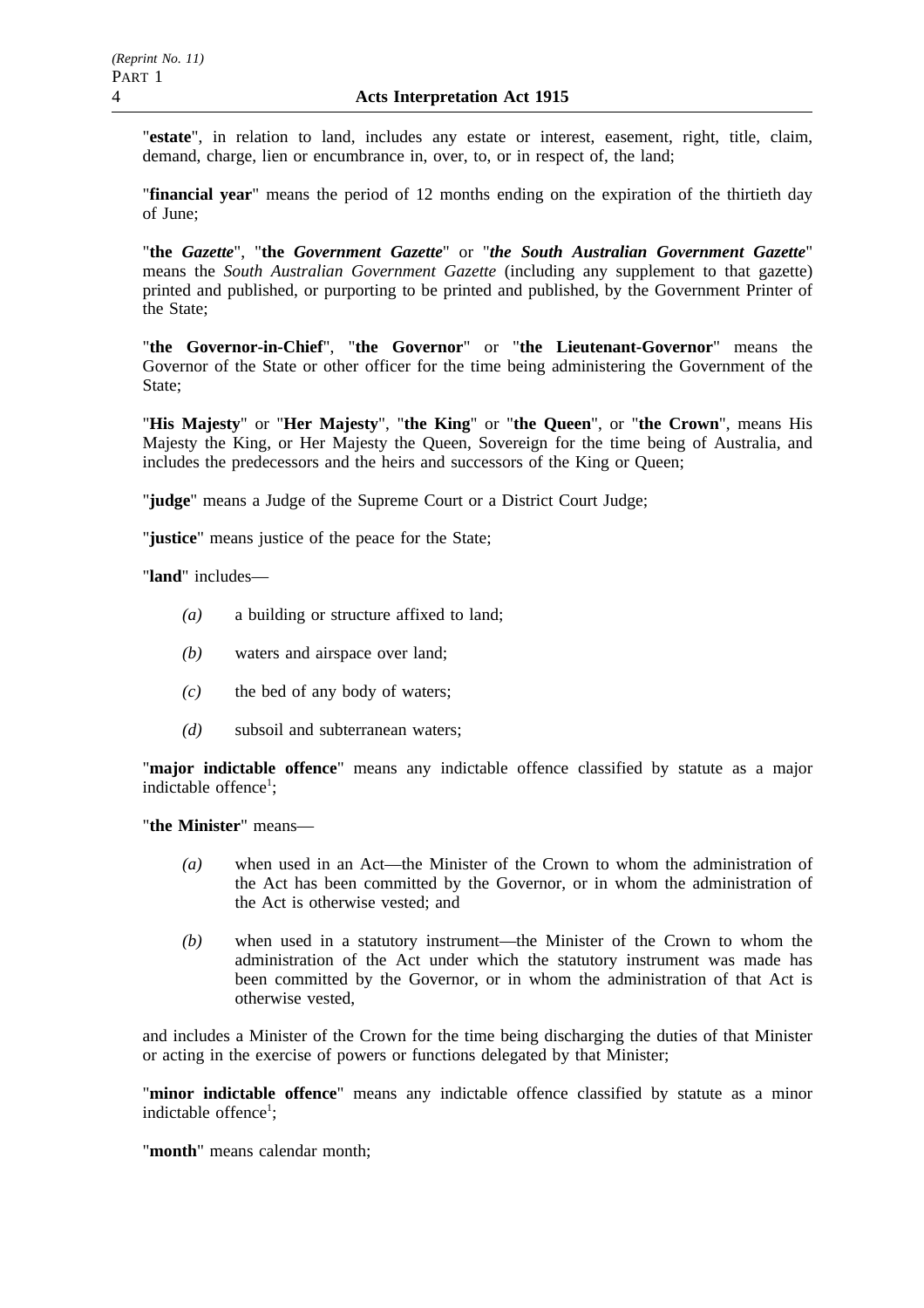"**oath**" or "**affidavit**", in all cases where persons are allowed by law to affirm or to declare instead of swearing, includes affirmation or declaration;

"**Parliament**" means the Parliament of the State;

"**person**" or "**party**" includes a body corporate;

"**prescribed**" means—

- *(a)* when used in an Act—prescribed by the Act or by a statutory instrument made, or to be made, under the Act; and
- *(b)* when used in a statutory instrument—prescribed by the Act under which the statutory instrument was made, by the statutory instrument itself or by some further statutory instrument made, or to be made, under the Act under which the statutory instrument was made;

"**proclamation**" means a proclamation made by the Governor and published in the *Gazette*;

"**public holiday**" means a day that is, under the *Holidays Act 1910*, a public holiday;

"**regulation**", "**rule**" or "**by-law**" means—

- *(a)* when used in an Act—a regulation, rule or by-law made under the Act in which the expression is used; and
- *(b)* when used in a statutory instrument—a regulation, rule or by-law made under the Act under which the statutory instrument was made;

"**sitting days**", in relation to either House of Parliament, means days on which the House actually sits;

"**the State**" or "**this State**" means the State of South Australia;

"**statutory declaration**" means—

- *(a)* a declaration made under the *Oaths Act 1936*; or
- *(b)* a declaration made outside the State—
	- (i) in pursuance of a law in force in the place where the declaration is made, being a law that renders the declarant liable to a criminal penalty for a false declaration; and
	- (ii) before a person who has authority under that law to take declarations;

"**statutory instrument**" means—

- *(a)* a regulation, rule, by-law or statute made under an Act; or
- *(b)* a code or standard made, approved or adopted under an Act; or
- *(c)* any other instrument of a legislative character made or in force under an Act;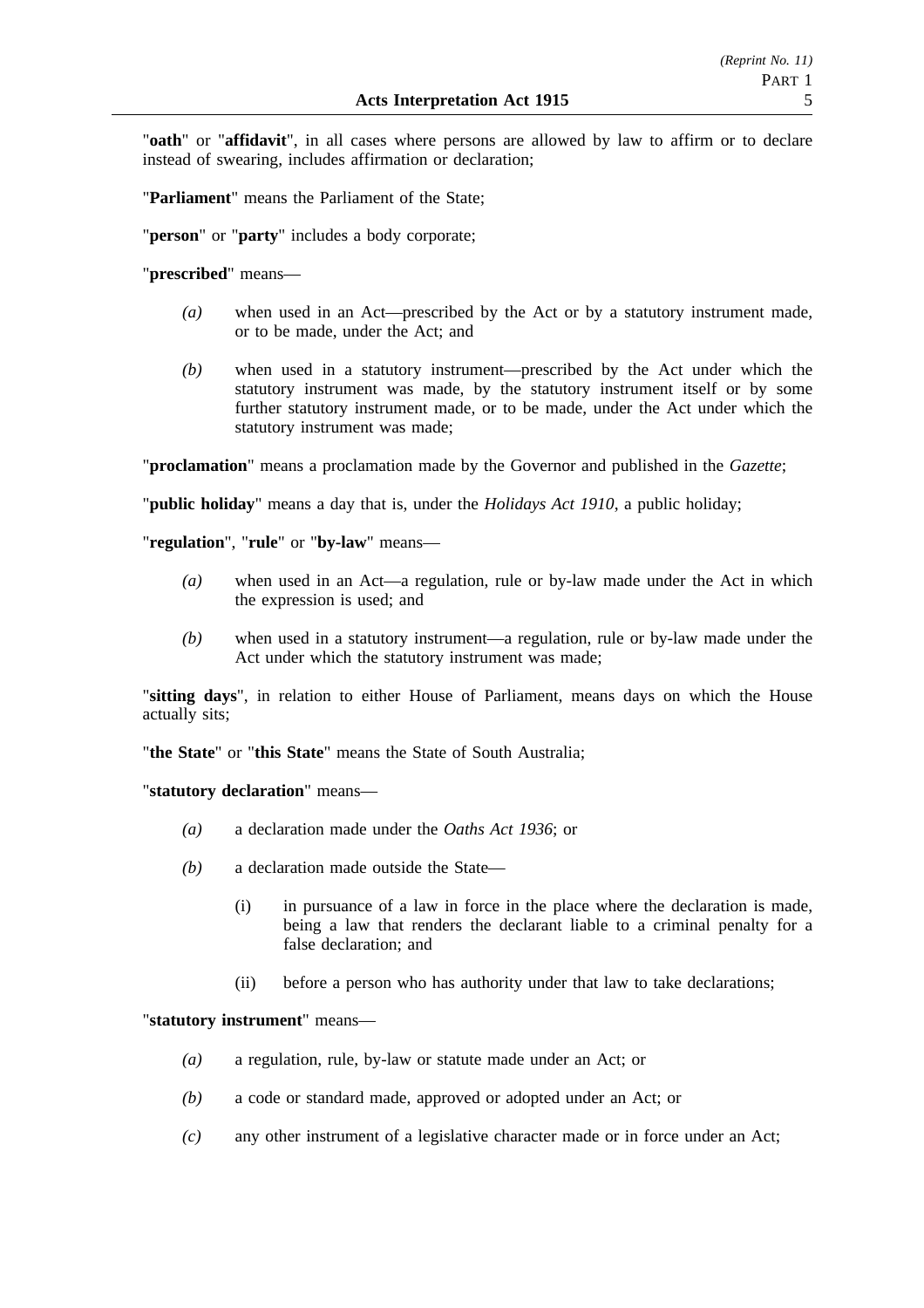"summary offence" means any offence classified by statute as a summary offence<sup>1</sup>;

"**Supreme Court**" means the Supreme Court of the State;

"**to swear**", in all cases where persons are allowed by law to affirm or to declare instead of swearing, includes to affirm or to declare;

"**this Act**", when used in an Act, includes statutory instruments made under the Act in which the expression is used;

"**United Kingdom**" means the United Kingdom of Great Britain and Ireland;

"**writing**" includes any visible form in which words may be reproduced or represented.

(2) The Governor may, by proclamation, proclaim a class of bodies for the purposes of the definition of "**bank**" in subsection (1) and may, by subsequent proclamation, vary or revoke any such proclamation.

## **Date of establishment of the State**

**4A.** For the purposes of the law of the State, the State will be taken to have been established on the twenty-eighth day of December, 1836.

<sup>1</sup> For the classification of offences, the reader should refer to section 5 of the *Summary Procedure Act 1921.* However, it should be noted that the principles set out in that section for differentiating major indictable, minor indictable and summary offences may be subject to some special exception made by the Act under which the offence in question is created.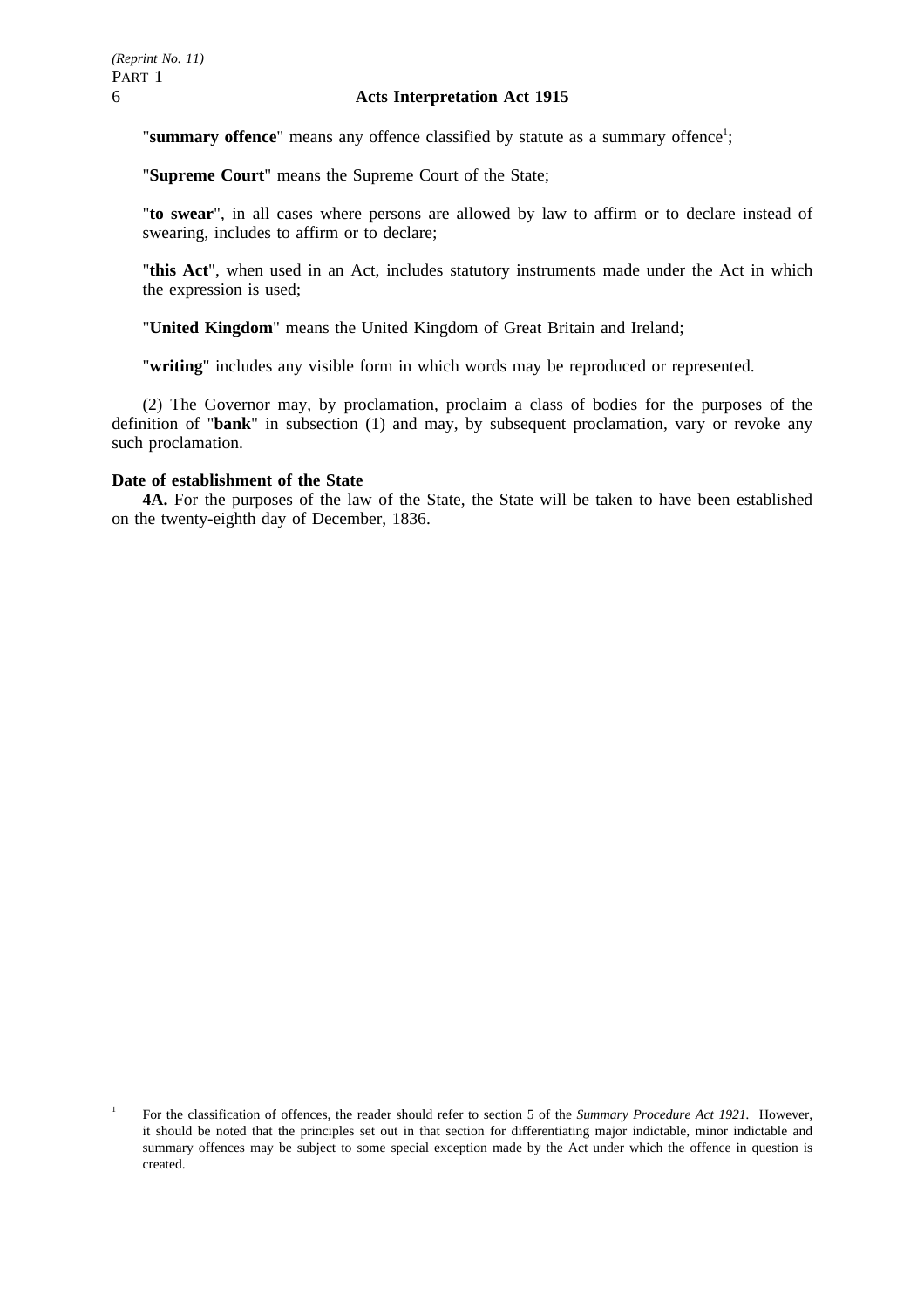## **PART 2 PROVISIONS OF SPECIAL APPLICATION TO ACTS AND BILLS**

## **Acts to be deemed to be public Acts**

**5.** Every Act passed after the first day of January, 1873, will be taken to be a public Act.

## **Sections to have effect as substantive enactments**

**6.** Every section of an Act has effect, without introductory words, as a substantive enactment.

## **Commencement of Acts**

**7.** (1) An Act that contains no provision fixing the date of its commencement, or providing for the fixing of that date, comes into operation on the day on which it is assented to by, or on behalf of, the Crown.

(2) Where a Bill is reserved for the signification of Her Majesty's assent, the Bill will be taken, for the purposes of subsection (1), to have been assented to on the day on which the assent is notified by proclamation in the State.

(3) Where an Act provides that the Act or provisions of the Act will come into operation on a day to be fixed by proclamation, then, unless the contrary intention appears, the Governor may by proclamation—

- *(a)* fix a day for the Act or provisions to come into operation;
- *(b)* fix different days for different provisions of the Act to come into operation;
- *(c)* suspend the operation of specified provisions of the Act until a day or days to be fixed by subsequent proclamation or proclamations.
- (4) For the purposes of subsection (3), a reference to a provision of an Act extends to—
- *(a)* a part of a provision;
- *(b)* a provision to be inserted into another Act by the Act.

\*\*\*\*\*\*\*\*\*\*

(5) An Act or a provision of an Act passed after the commencement of this subsection that is to be brought into operation by proclamation will be taken to come into operation on the second anniversary of the date on which the Act was assented to by, or on behalf of, the Crown unless brought into operation before that second anniversary.

## **Amendment or repeal of Act in session in which it was passed**

**7A.** An Act may be amended or repealed in the session of Parliament in which it was passed.

\*\*\*\*\*\*\*\*\*\* \*\*\*\*\*\*\*\*\*\*

## **Evidence of date of assent to Act**

**10.** The date appearing on a copy of an Act printed, or purporting to be printed, by the Government Printer, as the date on which the Governor assented to the Act or made known Her Majesty's assent to the Act is evidence that the date is the date on which the Governor so assented, or made known Her Majesty's assent, and will be judicially noticed accordingly.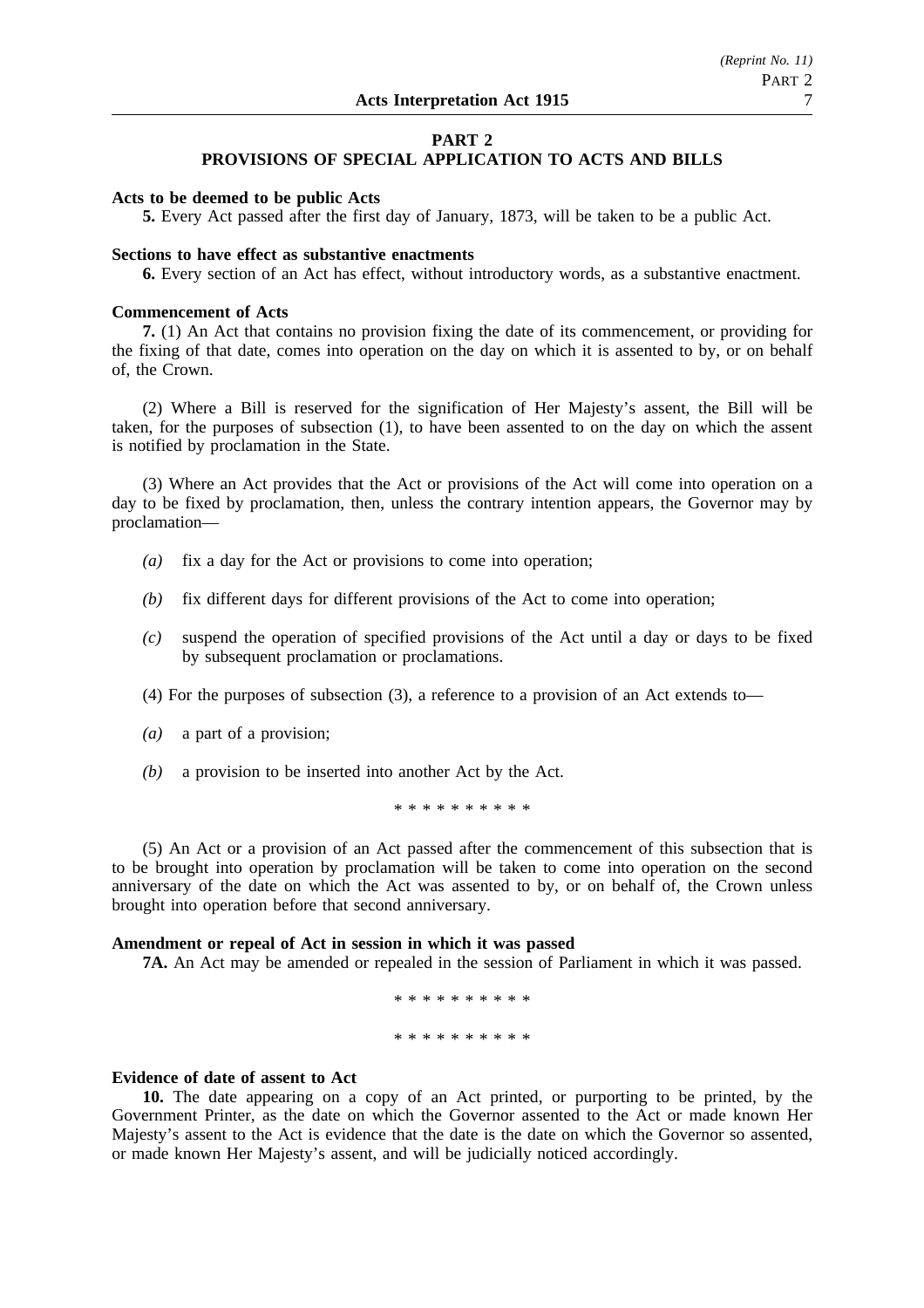## **PART 3**

## **PROVISIONS OF SPECIAL APPLICATION TO STATUTORY INSTRUMENTS**

# **Saving of statutory instruments on repeal or amendment of an Act**

**11.** Where—

- *(a)* a statutory or other instrument is in force under an Act; and
- *(b)* the Act, or the provision of the Act under which the instrument was made, is repealed by a subsequent Act which contains or provides the power to make instruments to the same or similar effect,

the instrument will, subject to the provisions of the subsequent Act, remain in force as if the subsequent Act had been in force when the instrument was made and the instrument had then been made in pursuance of that Act.

## **Disallowance of repealing statutory instrument revives instrument sought to be repealed**

**12.** Where a statutory instrument that revokes another statutory instrument, or part of another statutory instrument, is disallowed pursuant to any Act, the statutory instrument or part sought to be revoked revives.

## **Construction of statutory instrument so as not to exceed power**

**13.** A statutory or other instrument made pursuant to a power conferred by or under an Act will be read and construed so as not to exceed that power, so that, where a provision of the instrument, or the application of a provision of the instrument to any person or circumstances, is in excess of that power, the remainder of the instrument, or the application of the provision to other persons and circumstances, is not affected.

## **Expressions in statutory and other instruments have same meanings as in the Act under which they are made**

**14.** An expression used in a statutory instrument or other instrument made under an Act has, unless the contrary intention appears, the same meaning as in the Act under which the instrument was made, and, where that Act is amended after the instrument is made, or is repealed and substituted by a subsequent Act for the purposes of which the statutory or other instrument continues in force, the same meaning as in the amended or substituted Act.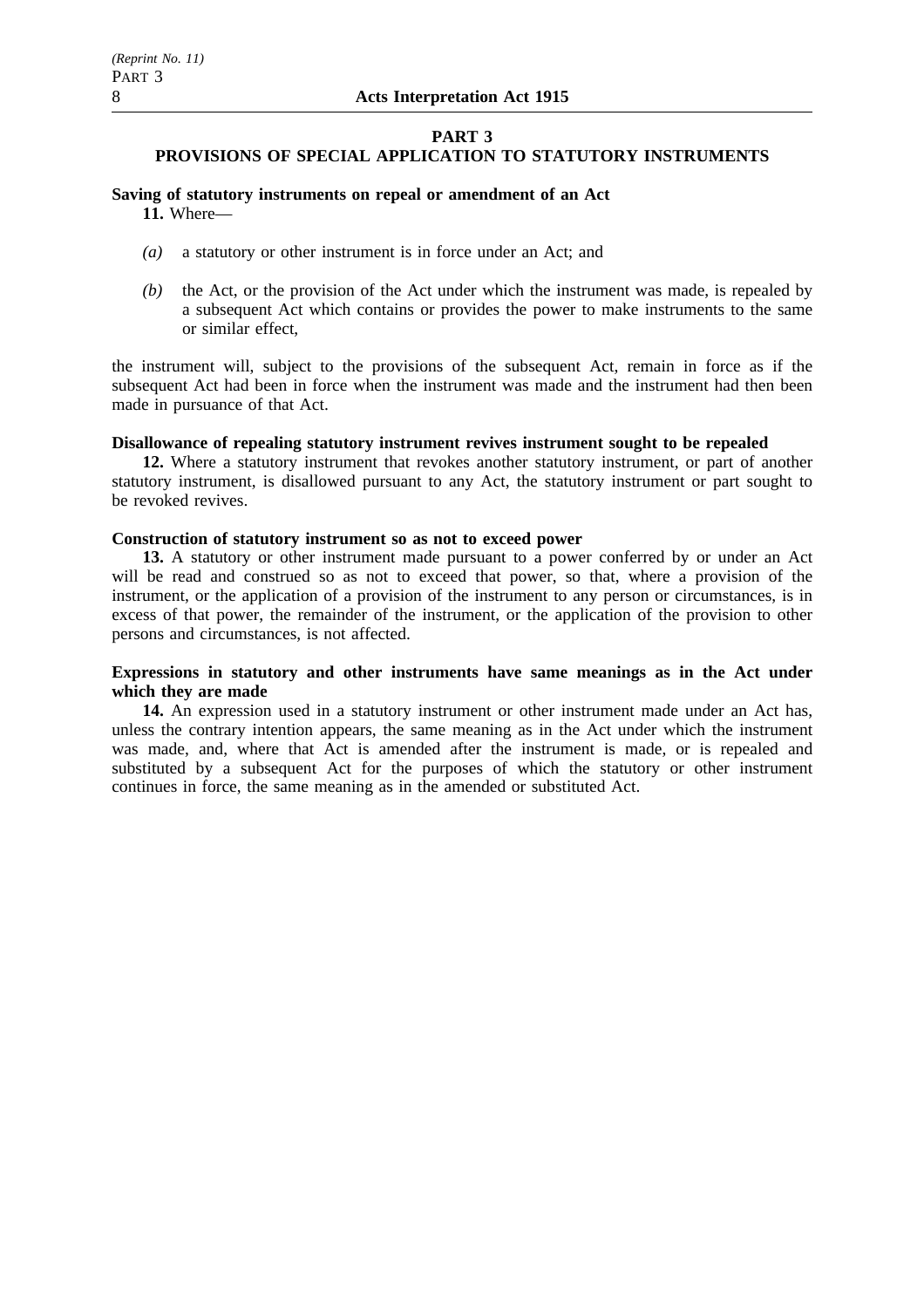## **PART 4 PROVISIONS GENERALLY APPLICABLE TO ACTS AND STATUTORY INSTRUMENTS**

## **Application of this Part to Acts and statutory instruments**

**14A.** (1) The provisions of this Part apply both to Acts and statutory instruments.

(2) For the purposes of the application of this Part to statutory instruments—

- *(a)* a reference to an Act or an enactment extends to a statutory instrument; and
- *(b)* a reference to the passing of an Act extends to the making of a statutory instrument; and
- *(c)* a reference to the repeal of an Act extends to the revocation of a statutory instrument; and
- *(d)* a reference in section 16 to the repeal of an Act extends to the disallowance of a statutory instrument.

## **Citation**

**14B.** (1) An Act, whether passed before or after the commencement of this Act, may be cited—

- *(a)* by its short title; or
- *(b)* by its short title abbreviated by omitting reference to any year except the year in which it was passed.

\* \* \* \* \* \* \* \* \*

(3) A reference in an Act to some other Act, or a Part or provision of some other Act, will, unless the contrary intention appears, be construed—

- *(a)* as a reference to that other Act, Part or provision as amended from time to time; and
- *(b)* where the Act, Part or provision is substituted—
	- (i) by a subsequent Act—as a reference to that subsequent Act; or
	- (ii) by a subsequent Part of an Act—as a reference to that subsequent Part; or
	- (iii) by a subsequent provision of an Act—as a reference to that subsequent provision.

(4) An Act of the Commonwealth or of a place outside this State, whether passed before or after the commencement of this Act, may, for the purposes of the law of this State, be cited by any method authorised by, or commonly used in, the statutes of the Commonwealth or that place.

(5) Nothing in this section renders unlawful or ineffective any citation or reference that is not made in a manner authorised by this section.

## **References to other statutory provisions include references to relevant statutory instruments**

**14BA.** (1) A reference in an Act to some other Act (whether an Act of this State or of the Commonwealth or a place outside this State) includes, unless the contrary intention appears, reference to statutory instruments made or in force under that other Act.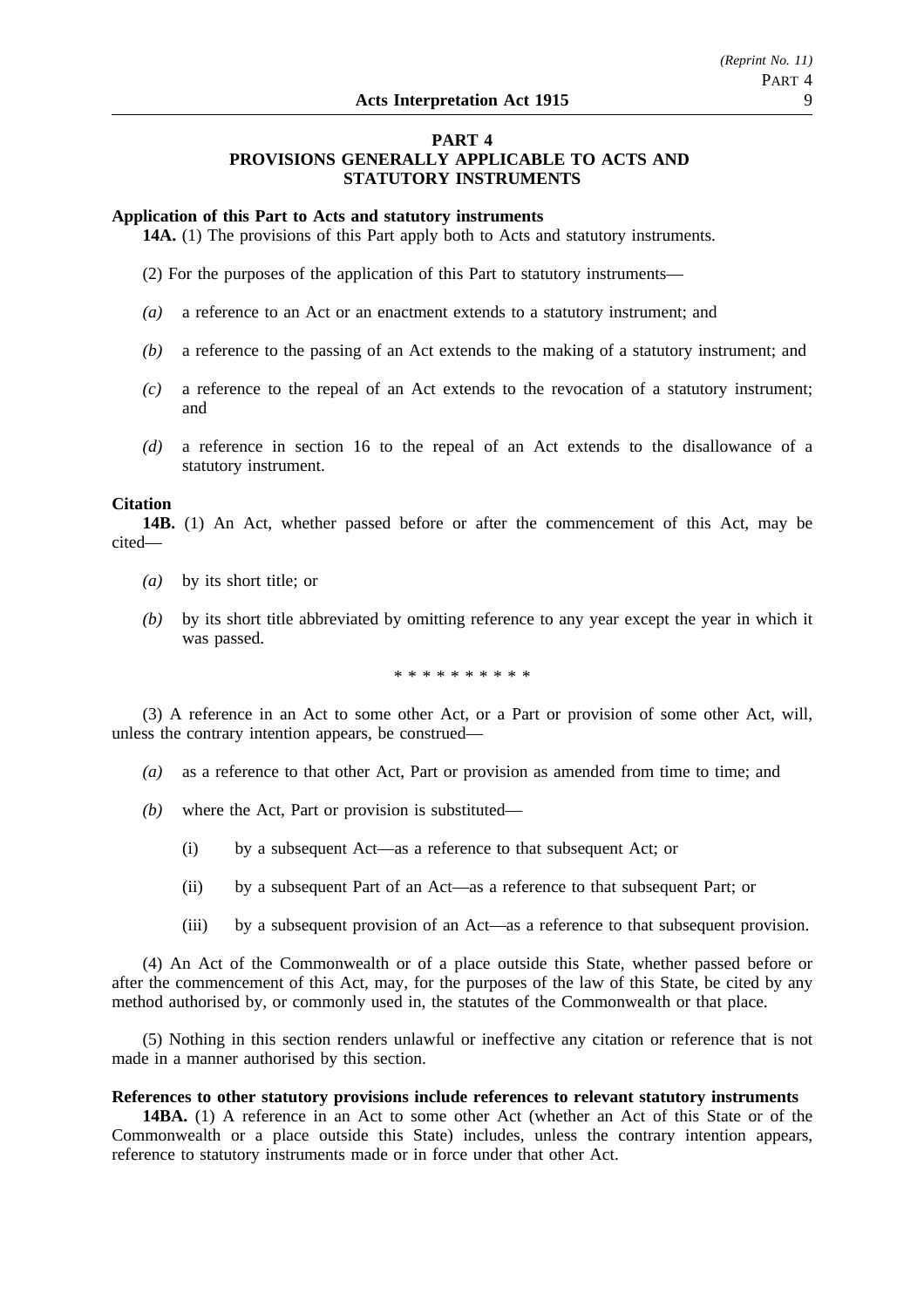(2) A reference in an Act to a Part or provision of that Act or some other Act (whether an Act of this State or of the Commonwealth or a place outside this State) includes, unless the contrary intention appears, reference to statutory instruments made or in force under that Act or other Act insofar as they are relevant to that Part or provision.

# **Exercise of powers conferred by a provision of an Act or statutory instrument before the provision comes into operation**

**14C.** (1) Where—

- *(a)* a provision of an Act that has passed is not yet in operation; and
- *(b)* it is expedient that a power expressed to be conferred by the provision be exercised before it comes into operation,

the power may be so exercised before the provision comes into operation.

(2) Subject to subsection (3), anything created, granted, issued, done or made under or pursuant to a provision by virtue of subsection (1) will take effect when the provision comes into operation and not before.

(3) The appointment of a person to a position pursuant to subsection (1) takes effect at the time of appointment but any power exercised by that person pursuant to subsection (1) does not take effect until the relevant provision comes into operation.

## **Time of commencement**

**14D.** Where an Act, or part of an Act, comes into operation on a particular day, it will be taken to have come into operation as from 12 o'clock midnight of the preceding day.

# **Saving of administrative acts**

**15.** Where an Act is repealed and the repealing Act contains provisions substantially corresponding to provisions of the repealed Act, then, unless the contrary intention appears, any administrative act done in pursuance of the repealed provisions (not being an administrative act the effect of which was exhausted at the time of the repeal) will, insofar as is not inconsistent with the repealing Act, be regarded as an administrative act done for the purposes of the corresponding provisions of the repealing Act.

## **Saving of operation of repealed, amended or expired Act**

**16.** (1) Where an Act is repealed or amended, or where an Act or enactment expires, then, unless the contrary intention appears, the repeal, amendment or expiry does not—

- *(a)* revive anything not in force or existing at the time the repeal, amendment or expiry takes effect; or
- *(b)* affect the operation of the repealed, amended or expired Act or enactment, or alter the effect of the doing, suffering or omission of anything, prior to the repeal, amendment or expiry; or
- *(c)* affect any right, interest, title, power or privilege created, acquired, accrued, established or exercisable, or any status or capacity existing, prior to the repeal, amendment or expiry; or
- *(d)* affect any duty, obligation, liability or burden of proof imposed, created or incurred, or any penalty, forfeiture or punishment incurred or imposed or liable to be incurred or imposed, prior to the repeal, amendment or expiry; or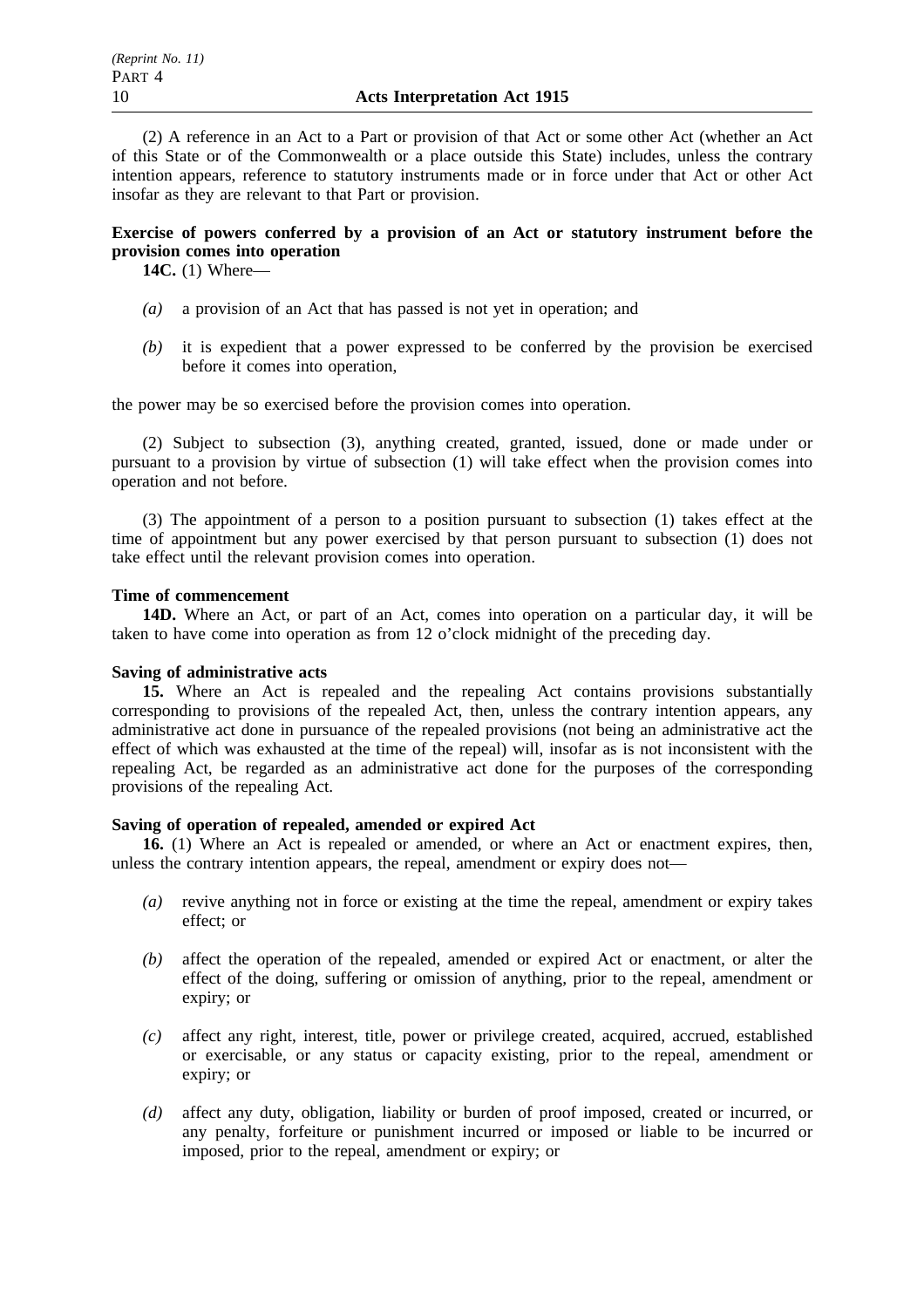*(e)* affect any investigation, legal proceedings or remedy in respect of any such right, interest, title, power, privilege, status, capacity, duty, obligation, liability, burden of proof, penalty, forfeiture or punishment.

(2) Any such investigation, legal proceedings or remedy may be instituted, continued or enforced, and any such penalty, forfeiture or punishment may be imposed and enforced, as if the repeal or amendment had not been effected or as if the expired Act or enactment had not expired (as the case may be).

(2a) Where any office, court, tribunal or body would, apart from this section, cease to exist by reason of the repeal, amendment or expiry, then, for the purpose of instituting, continuing or enforcing any such investigation, legal proceeding or remedy, the office, court, tribunal, or body continues in existence (and, if necessary, new appointments may be made to it) as if the repeal or amendment had not been effected, or as if the expired Act or enactment had not expired (as the case may be).

(3) Any Act or enactment will, notwithstanding its repeal, amendment or expiry, continue in force for the purposes of continuing and completing any act, matter or thing commenced or in progress under that Act or enactment, if there is no substituted Act or enactment adapted to its continuance and completion.

(4) In this section—

"**legal proceeding**" includes any proceeding pursuant to an Act, enactment or law whether of a judicial or administrative nature.

## **Repeal not to revive previously repealed enactments**

**17.** Where a repealing enactment is repealed by an Act, there is no revival of any Act or enactment previously repealed unless the contrary intention is expressed.

\*\*\*\*\*\*\*\*\*\*

## **Abrogation of presumption that re-enactment, etc., constitutes Parliamentary approval of prior interpretation**

**18.** The enactment or re-enactment of a provision that has been construed in a particular manner (judicially or otherwise) in this State or elsewhere creates no presumption that Parliament has sanctioned or approved that construction.

## **Schedules, headings, marginal notes and footnotes**

**19.** (1) A schedule to an Act forms part of the Act.

(2) A heading to a part, division or subdivision of an Act forms part of the Act.

- (3) A heading to a section does not form part of an Act.
- (4) A marginal note or footnote does not form part of an Act.

(5) For the purpose of resolving questions affecting the construction of an Act, punctuation appearing in the text of the Act as printed by the Government Printer may be taken into account.

## **Rules of construction to be applied in determining whether an Act binds the Crown**

**20.** (1) Subject to subsection (2), an Act passed after 20 June 1990 will, unless the contrary intention appears (either expressly or by implication), be taken to bind the Crown, but not so as to impose any criminal liability on the Crown.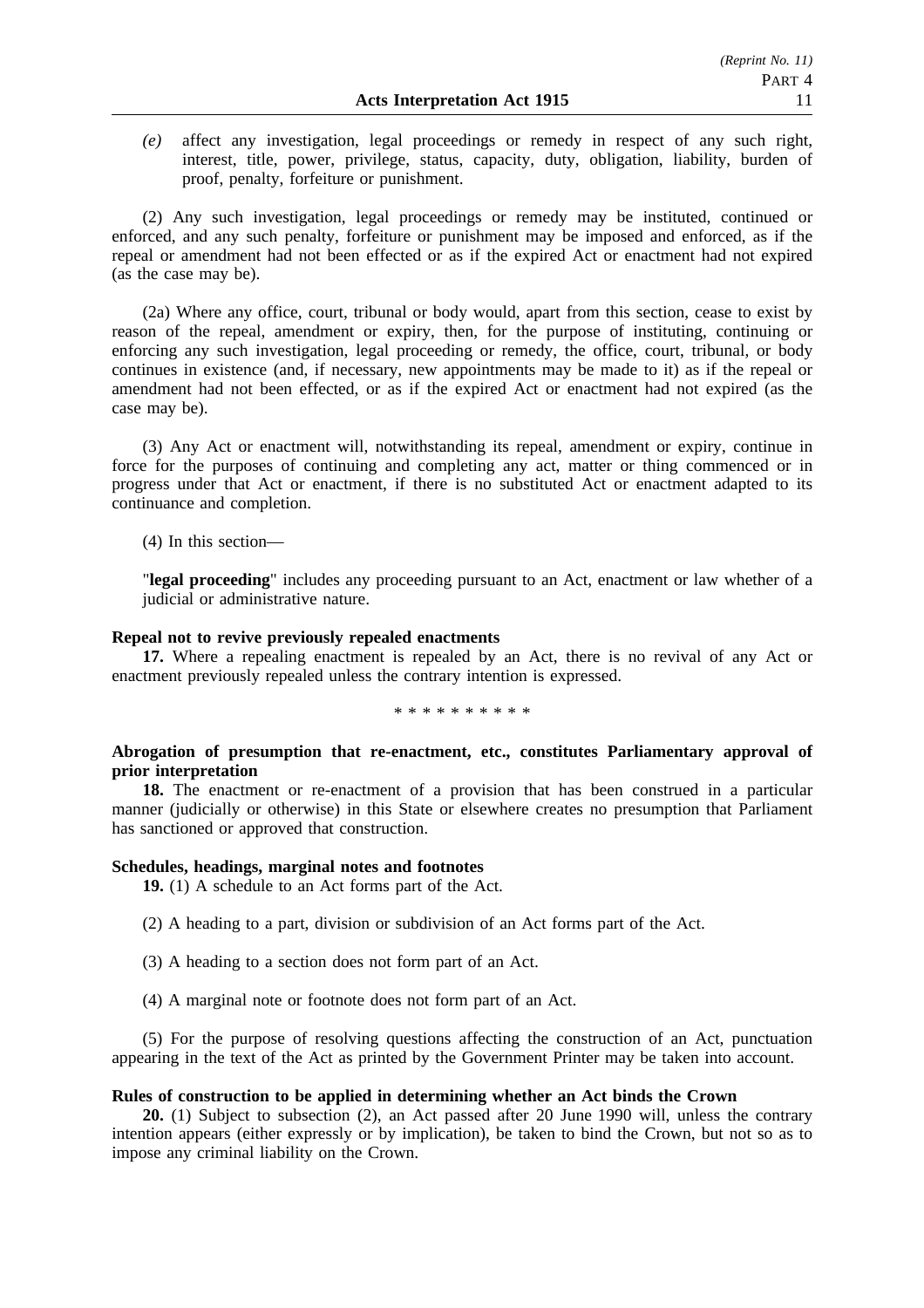(2) Where an Act passed after 20 June 1990 amends an Act passed before that date, the question whether the amendment binds the Crown will be determined in accordance with principles applicable to the interpretation of Acts passed before 20 June 1990.

(3) Where an Act or a provision of an Act (whether passed before or after 20 June 1990) binds the Crown but not so as to impose any criminal liability on the Crown, the Crown's immunity from criminal liability extends (unless the contrary intention is expressed) to an agent of the Crown in respect of an act within the scope of the agents obligations.

(4) Where an Act or a provision of an Act (whether passed before or after 20 June 1990) does not bind the Crown, the Crown's immunity extends (unless the contrary intention is expressed) to an agent of the Crown in respect of an act within the scope of the agent's obligations.

(5) For the purposes of this section—

- *(a)* a reference to the Crown extends not only to the Crown in right of this State but also (so far as the legislative power of the State permits) to the Crown in any other capacity;
- *(b)* a reference to an agent of the Crown extends to an instrumentality, officer or employee of the Crown or a contractor or other person who carries out functions on behalf of the Crown;
- *(c)* an agent acts within the scope of the agent's obligations if the act is reasonably required for carrying out of obligations or functions imposed on, or assigned to, the agent.

## **Act deemed always speaking**

**21.** Every Act will be considered as speaking at all times, and every enactment, whether expressed in the present or the future tense, will be applied to the circumstances as they arise, so that effect may be given to each Act and every provision according to its spirit, true intent and meaning.

## **Construction that would promote purpose or object of an Act to be preferred**

**22.** (1) Subject to subsection (2), where a provision of an Act is reasonably open to more than one construction, a construction that would promote the purpose or object of the Act (whether or not that purpose or object is expressly stated in the Act) must be preferred to a construction that would not promote that purpose or object.

(2) This section does not operate to create or extend any criminal liability.

## **Construction of Act so as not to exceed power of State**

**22A.** (1) Every Act and every provision of an Act will be construed so as not to exceed the legislative power of the State.

(2) Any Act or provision of an Act which, but for this section, would exceed the power of the State, is nevertheless a valid enactment to the extent to which it does not exceed that power.

\*\*\*\*\*\*\*\*\*\*

## **Declaration of validity of laws made before Australia Acts**

**22B.** Each provision of an Act or statutory instrument enacted or made, or purporting to have been enacted or made, before the commencement of the Australia Acts is as valid as it would have been, and has the same effect as it would have had, if the Australia Acts had been in operation at the time of its enactment or making or purported enactment or making.

\*\*\*\*\*\*\*\*\*\*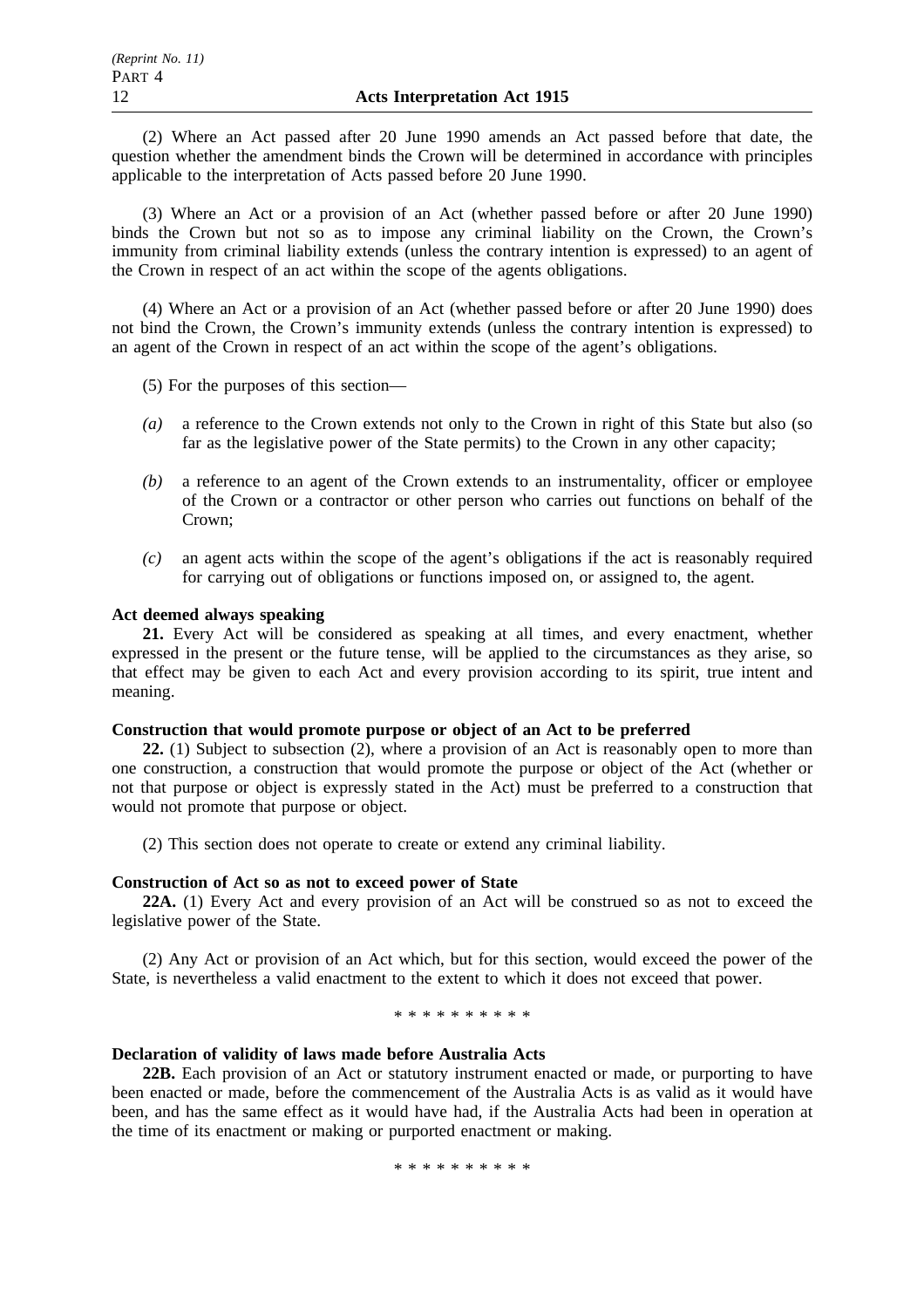## **Act to be done by Governor to mean by him with advice of Executive Council**

**23.** Where in any Act passed after the first day of January, 1873, the Governor is authorised or required to do any act, matter or thing, it will be taken to mean that the act, matter or thing may or must be done by the Governor with the advice and consent of the Executive Council.

## **When Act or provision deemed to be substituted for another**

**24.** For the purposes of this Act and of any other Act, a later Act will be taken to be substituted for an earlier Act, or a provision of a later Act will be taken to be substituted for a provision of an earlier Act, when the earlier Act or provision is repealed or superseded and the later Act deals with the same matter as the Act or provision so repealed or superseded, whether it deals with the matter in the same or some other manner, and whether it deals only with the matter or with other matters also.

## **Variation of forms**

**25.** Whenever forms are prescribed by any Act, forms to the same effect are sufficient provided that deviations from the prescribed forms are not calculated to mislead.

## **Words importing masculine gender and singular number to include feminine and plural 26.** In every Act—

- *(a)* every word of the masculine gender will be construed as including the feminine gender;
- *(ab)* every word of the feminine gender will be construed as including the masculine gender;
- *(b)* every word in the singular number will be construed as including the plural number;
- *(c)* every word in the plural number will be construed as including the singular number;
- *(d)* every word in either of those genders or numbers will be construed as including a body corporate as well as an individual;
- *(e)* every phrase consisting of a masculine pronoun and a feminine pronoun joined by the conjunction "or" will, if the antecedent is capable of referring to a body corporate, be construed as applicable to a body corporate as well as a natural person.

## **Provisions as to limitation of time**

**27.** (1) The time prescribed or allowed by any Act for any proceeding, or for the doing of any thing, or for suffering any thing, will be taken not to include the day of the act or event from or after which the time is to be calculated, but to include the day on which the proceeding is to be taken or the thing is to be done or suffered.

(2) If the time so prescribed or allowed falls or expires on a Saturday or Sunday, or on any public holiday, the time will be extended so as to fall or expire on the day next following the Saturday, Sunday or public holiday that is not itself a Saturday, Sunday or public holiday.

(3) Where no time is prescribed or allowed within which any thing must be done, the thing must be done with all convenient speed and as often as the prescribed occasion arises.

## **Measurement of distances**

**28.** In the measurement of distance for the purposes of an Act, the distance will, unless the contrary intention appears, be measured in a straight line on a horizontal plane.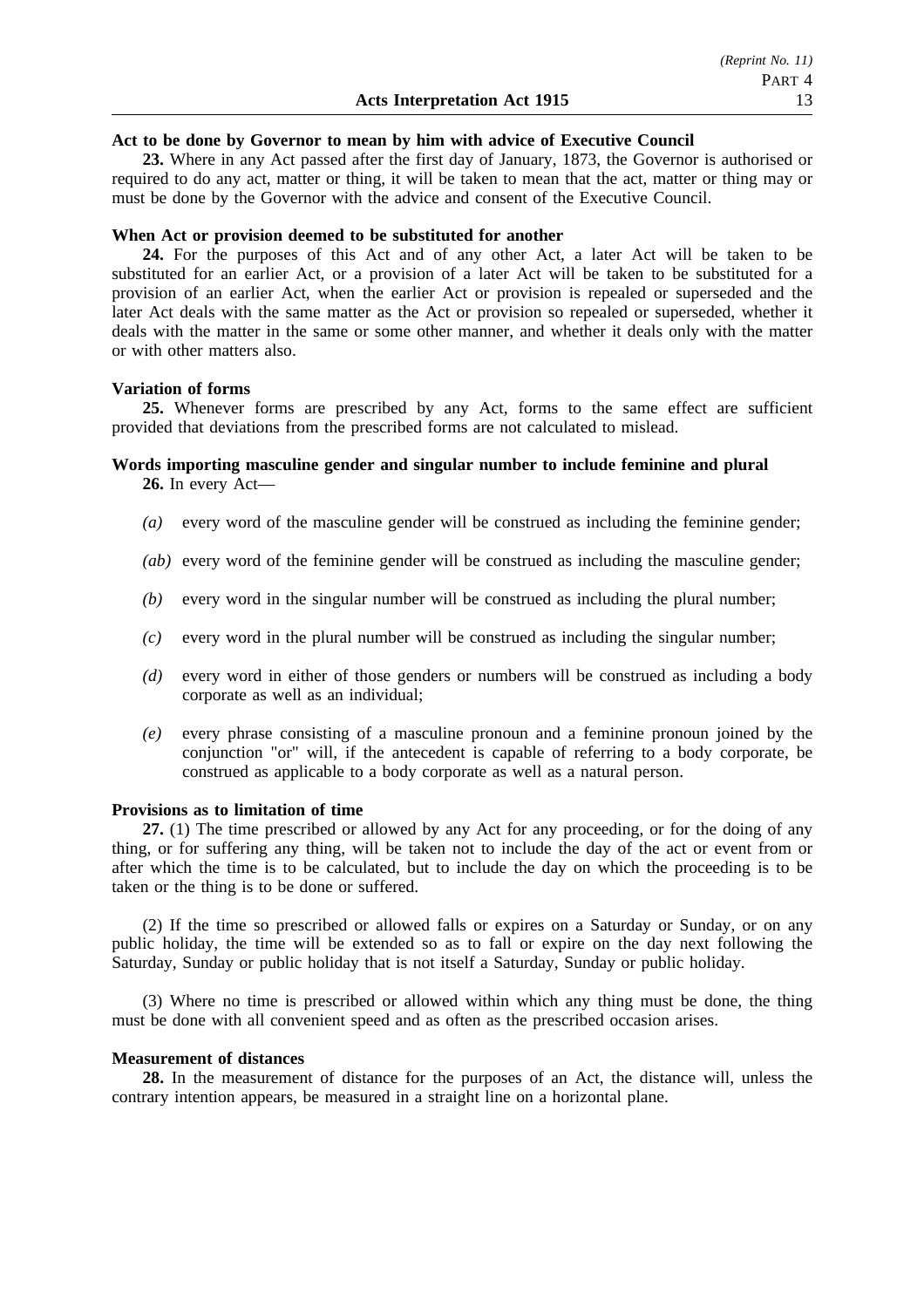# **Standard scales for penalties and expiation fees**

**28A.** Unless a contrary intention is indicated in an Act in which an expression in the left hand column below appears, that expression has the meaning appearing opposite it in the right hand column:

| Division 1 imprisonment | a term of imprisonment not exceeding 15 years |
|-------------------------|-----------------------------------------------|
| Division 1 fine         | a fine not exceeding \$60 000                 |
| Division 2 imprisonment | a term of imprisonment not exceeding 10 years |
| Division 2 fine         | a fine not exceeding \$40 000                 |
| Division 3 imprisonment | a term of imprisonment not exceeding 7 years  |
| Division 3 fine         | a fine not exceeding \$30 000                 |
| Division 4 imprisonment | a term of imprisonment not exceeding 4 years  |
| Division 4 fine         | a fine not exceeding \$15 000                 |
| Division 5 imprisonment | a term of imprisonment not exceeding 2 years  |
| Division 5 fine         | a fine not exceeding \$8 000                  |
| Division 6 imprisonment | a term of imprisonment not exceeding 1 year   |
| Division 6 fine         | a fine not exceeding \$4 000                  |
| Division 6 fee          | an expiation fee of \$300                     |
| Division 7 imprisonment | a term of imprisonment not exceeding 6 months |
| Division 7 fine         | a fine not exceeding \$2 000                  |
| Division 7 fee          | an expiation fee of \$200                     |
| Division 8 imprisonment | a term of imprisonment not exceeding 3 months |
| Division 8 fine         | a fine not exceeding \$1 000                  |
| Division 8 fee          | an expiation fee of \$150                     |
| Division 9 fine         | a fine not exceeding \$500                    |
| Division 9 fee          | an expiation fee of \$100                     |
| Division 10 fine        | a fine not exceeding \$200                    |
| Division 10 fee         | an expiation fee of \$75                      |
| Division 11 fine        | a fine not exceeding \$100                    |
| Division 11 fee         | an expiation fee of \$50                      |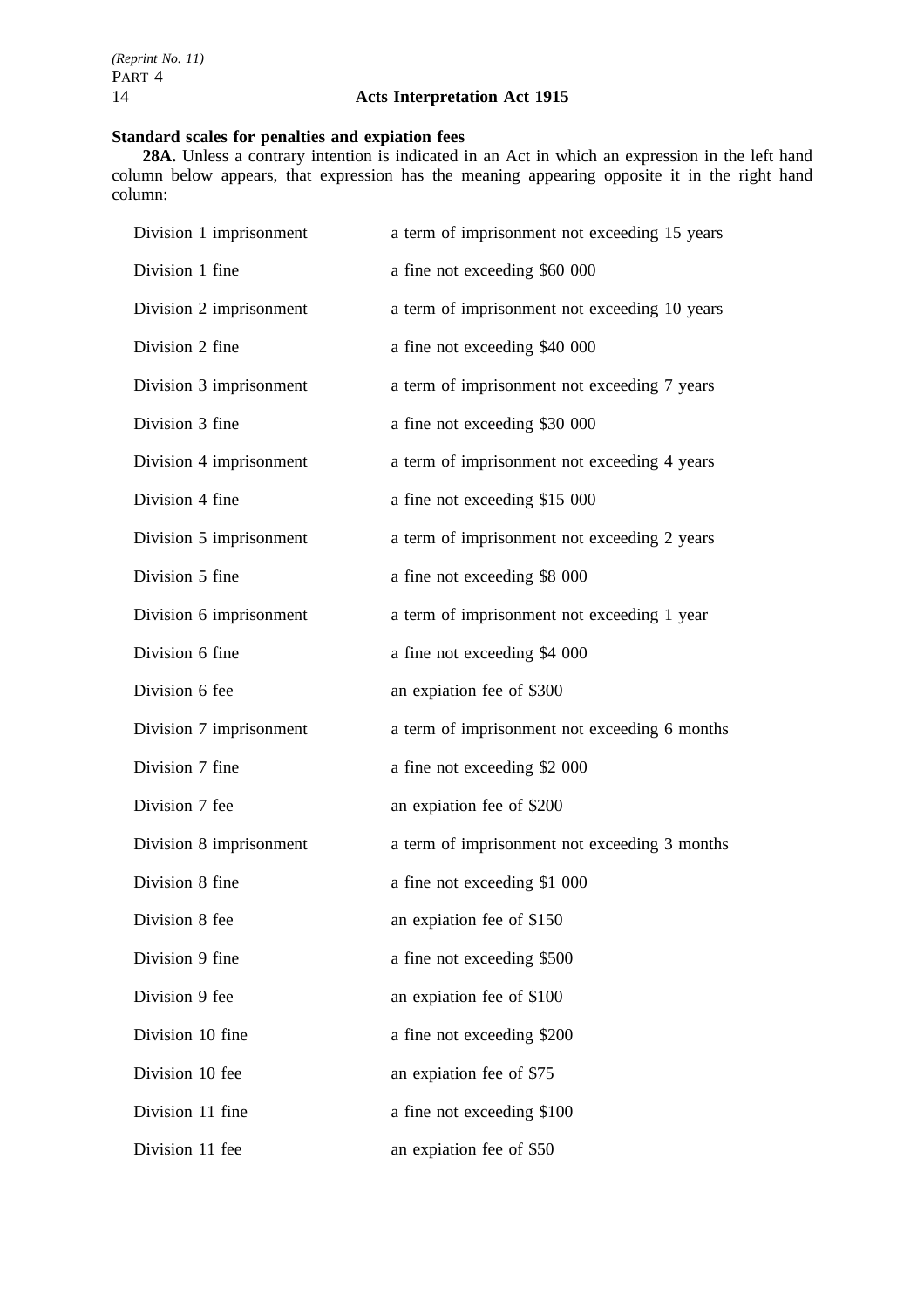| Division 12 fine | a fine not exceeding \$50 |
|------------------|---------------------------|
| Division 12 fee  | an explation fee of \$25. |

## **Fines, etc., to be paid into Treasury**

**29.** Whenever any fine, penalty or forfeiture is imposed or made by, or authorised to be imposed or made under, any Act, the Act will be taken to provide that the fine, penalty or forfeiture, when recovered, must be paid to the Treasurer of the State and form part of the General Revenue.

## **Penalties**

**30.** (1) A penalty set out at the foot of a section or subsection that contains words creating an offence indicates that the offence is punishable on conviction by a penalty not exceeding the penalty so set out or, where a minimum as well as a maximum penalty is so set out, by a penalty not less than the minimum and not more than the maximum.

(2) A penalty set out at the foot of a section or subsection that does not contain words creating an offence indicates that contravention of the section or subsection (whether by act or omission) constitutes an offence punishable on conviction by a penalty not exceeding the penalty so set out or, where a minimum as well as a maximum penalty is so set out, by a penalty not less than the minimum and not more than the maximum.

(3) In this section—

"**penalty**" includes punishment.

\*\*\*\*\*\*\*\*\*\* \*\*\*\*\*\*\*\*\*\*

## **Meaning of service by post**

**33.** (1) Where any Act passed after the passing of this Act authorises or requires any document to be served by post (whether the expression "serve", "give", "deliver" or "send", or any other expression is used), then, unless the contrary intention appears, the Act will be taken to provide—

- *(a)* that the service is effected by properly addressing, prepaying and posting a letter or packet containing the document; and
- *(b)* that, unless the contrary is proved, service will be taken to have been effected at the time at which the letter or packet would be delivered in the ordinary course of post.

(2) Where any Act authorises or requires any document to be served by registered post (whether the expression "serve", "give", "deliver" or "send", or any other expression is used) then, unless the contrary intention appears, the Act will be taken to provide that service may be effected by certified mail.

> \*\*\*\*\*\*\*\*\*\* \*\*\*\*\*\*\*\*\*\* \*\*\*\*\*\*\*\*\*\* \*\*\*\*\*\*\*\*\*\*

**"May" imports a discretion, "shall" is imperative**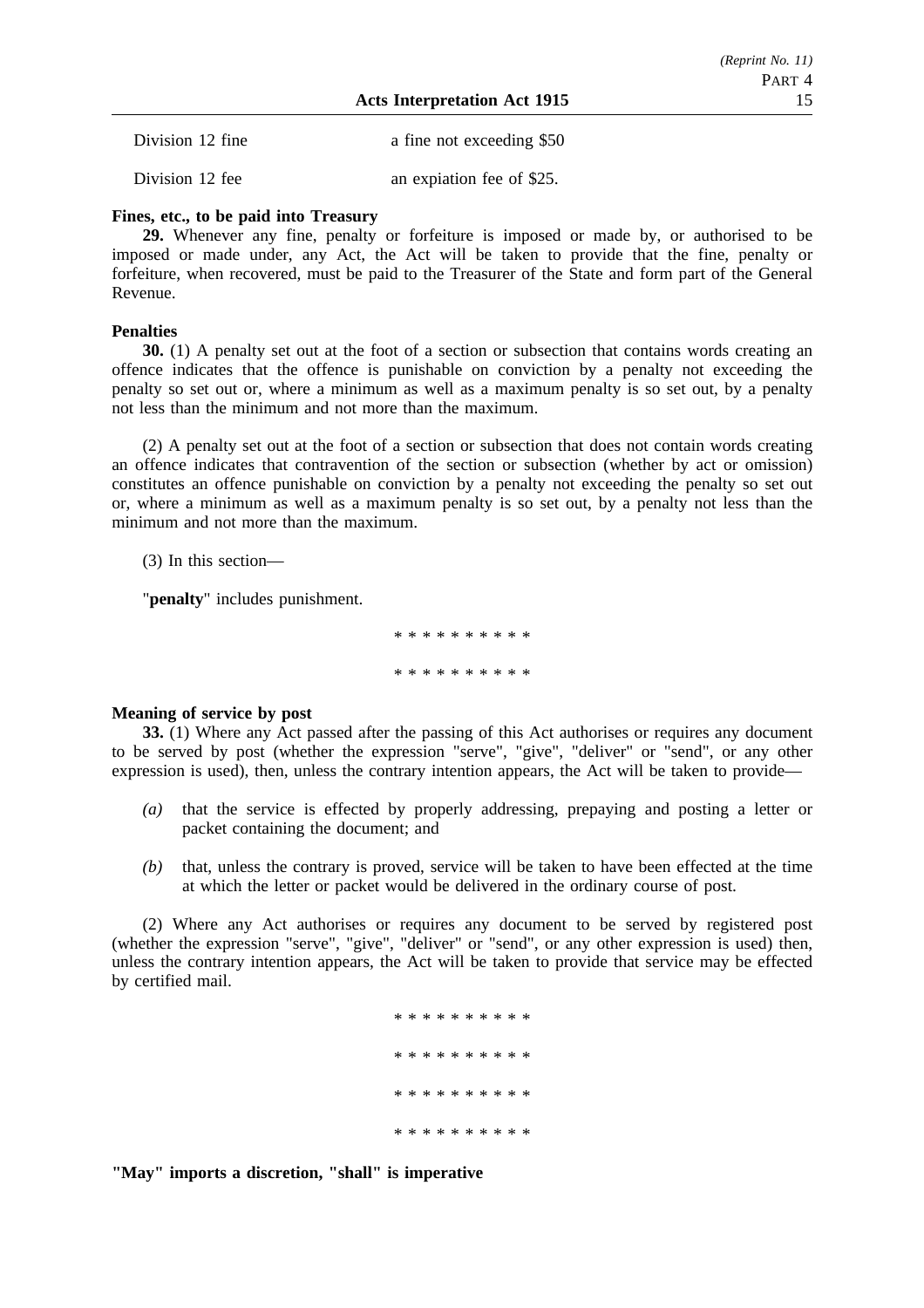**34.** Where, in any Act passed after the first day of January, 1873, the word "may" is used in conferring a power, it implies that the power may be exercised or not, at discretion; and where, in any such Act the word "shall" is used in conferring a power, it implies that the power must be exercised.

## **Words applying to occupant of public office to apply to successive occupants**

**35.** Words directing or empowering any Minister of the Crown or any public officer or functionary to do any act or thing, or otherwise applying by reference to his or her office will be construed as applying to the person for the time being acting in the office or discharging the duties of the office.

## **Power to appoint includes power to remove, etc.**

**36.** Words giving power to appoint to any office or position, or to appoint a deputy, will be taken to include power, exercisable at the discretion of the person in whom the power to appoint is vested—

- *(a)* to suspend or remove any person appointed under that power; or
- *(b)* to reinstate or reappoint any person so suspended or removed; or
- *(c)* to appoint some other person, temporarily or permanently, in the place of a person so suspended or removed: or
- *(d)* to appoint some other person, temporarily or permanently, to the office or position—
	- (i) where a person previously appointed is, for any reason, unable to carry out the duties of the office or position; or
	- (ii) where the office or position is vacant.

## **Powers may be exercised from time to time**

**37.** A power given by any Act to do any act or thing (including the making of an appointment), or to submit to any act or thing, is capable of being exercised from time to time, as occasion requires, unless the context, or the nature of the act or thing, indicates a contrary intention.

## **Manner in which certain powers and functions may be exercised by a delegate**

**37A.** Where under an Act the exercise of a power or function by a person is dependent upon his or her state of mind, opinion or belief in relation to a particular matter—

- *(a)* the power or function is not incapable of delegation by reason of the fact that it is so dependent; and
- *(b)* if the power or function is lawfully delegated, it may be exercised by the delegate upon the basis of his or her own state of mind, opinion or belief in relation to the matter.

\*\*\*\*\*\*\*\*\*\* \*\*\*\*\*\*\*\*\*\*

## **Power to make regulations includes power to revoke or vary**

**39.** A power given by any Act to make regulations, rules or by-laws includes power from time to time—

*(a)* to revoke them, in whole or in part; or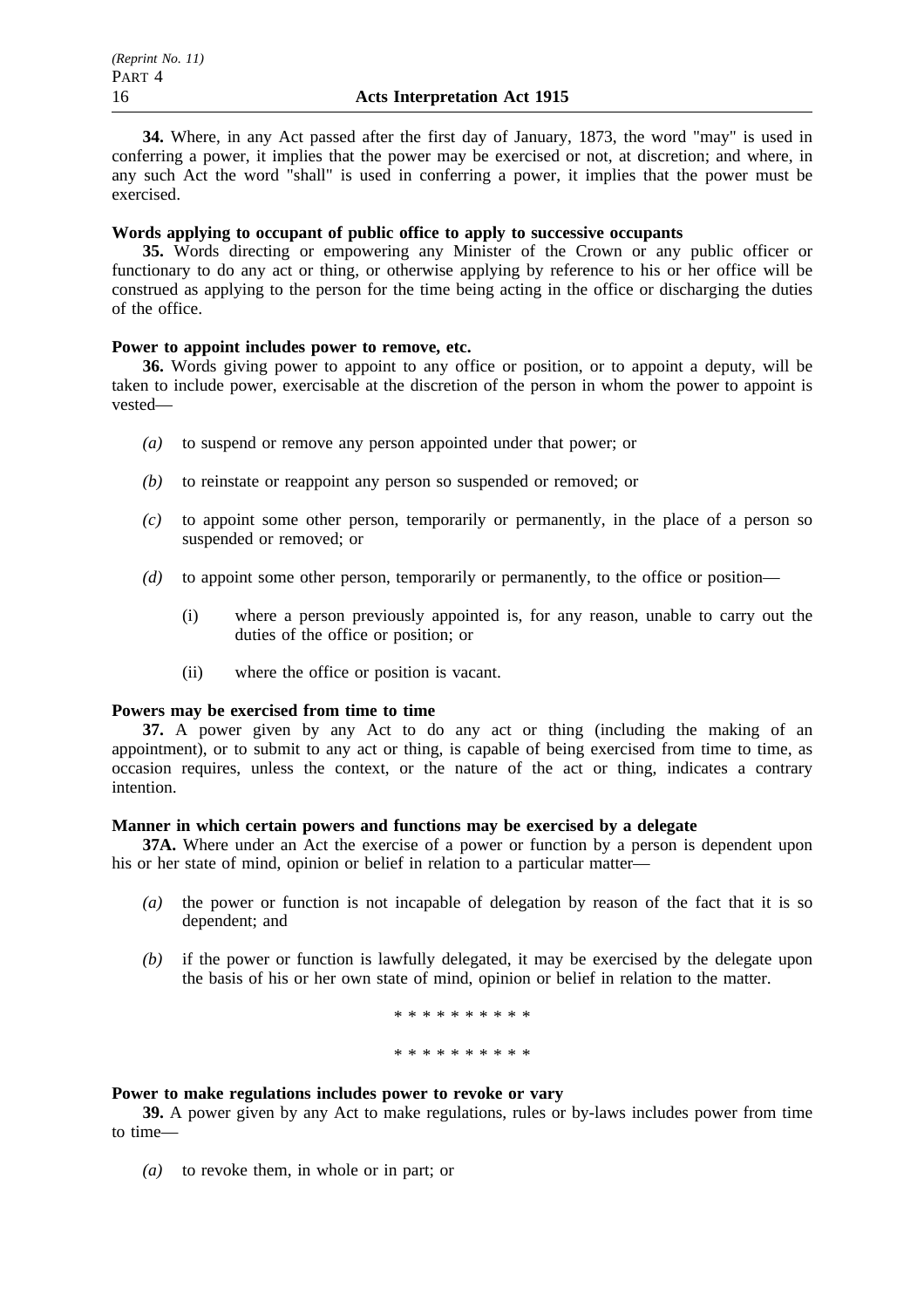- *(b)* to revoke them, in whole or in part, and substitute other regulations, rules or by-laws respectively for those which have been so revoked; or
- *(c)* to vary them, or any of them,

unless the terms used in conferring the power, or the nature of the subject matter or the objects of the power, indicate that it is intended to be exercised either finally in the first instance or only subject to certain restrictions.

## **Prescribing matters by reference to other instruments**

**40.** Where an Act authorises or requires provision to be made for or in relation to a matter by regulations, rules or by-laws, the regulations, rules or by-laws may, unless the contrary intention appears, make such provision by applying, adopting or incorporating, with or without modification—

- *(a)* the provisions of any Act, or of any statutory instrument, as in force from time to time or as in force at a specified time; or
- *(b)* any material contained in any other instrument or writing as in force or existing when the regulations, rules or by-laws take effect or as in force or existing at a specified prior time.

\*\*\*\*\*\*\*\*\*\* \*\*\*\*\*\*\*\*\*\*

## **Who may proceed for recovery of penalties**

**42.** Any person may sue for, or take proceedings to recover, and may recover any fine, penalty, or forfeiture imposed by, or authorised to be imposed or awarded under, any Act, unless the right to sue or take proceedings is vested by the Act in a particular officer or person.

\*\*\*\*\*\*\*\*\*\*

## **Interpretation of references to summary proceedings**

**44.** (1) Where it is provided in any Act or statutory instrument that proceedings for offences are to be dealt with, or disposed of, summarily or before a special magistrate or one or more justices, those offences will be dealt with under the *Justices Act 1921* as simple offences.

(2) Where it is provided in any Act or statutory instrument that a pecuniary sum may be recovered summarily or before or on the award of a special magistrate or one or more justices, that sum may be recovered on complaint in proceedings under the *Justices Act 1921* and an order for payment made in any such proceedings is enforceable as if it were a fine.

## **Rounding down of monetary amounts**

**45.** An enactment providing for the calculation and payment of a tax, fee, charge, or other amount must be construed as if it provided that the calculated amount, if not an exact multiple of 5 cents, is to be rounded down to the highest multiple of 5 cents that is less than that amount.

\*\*\*\*\*\*\*\*\*\*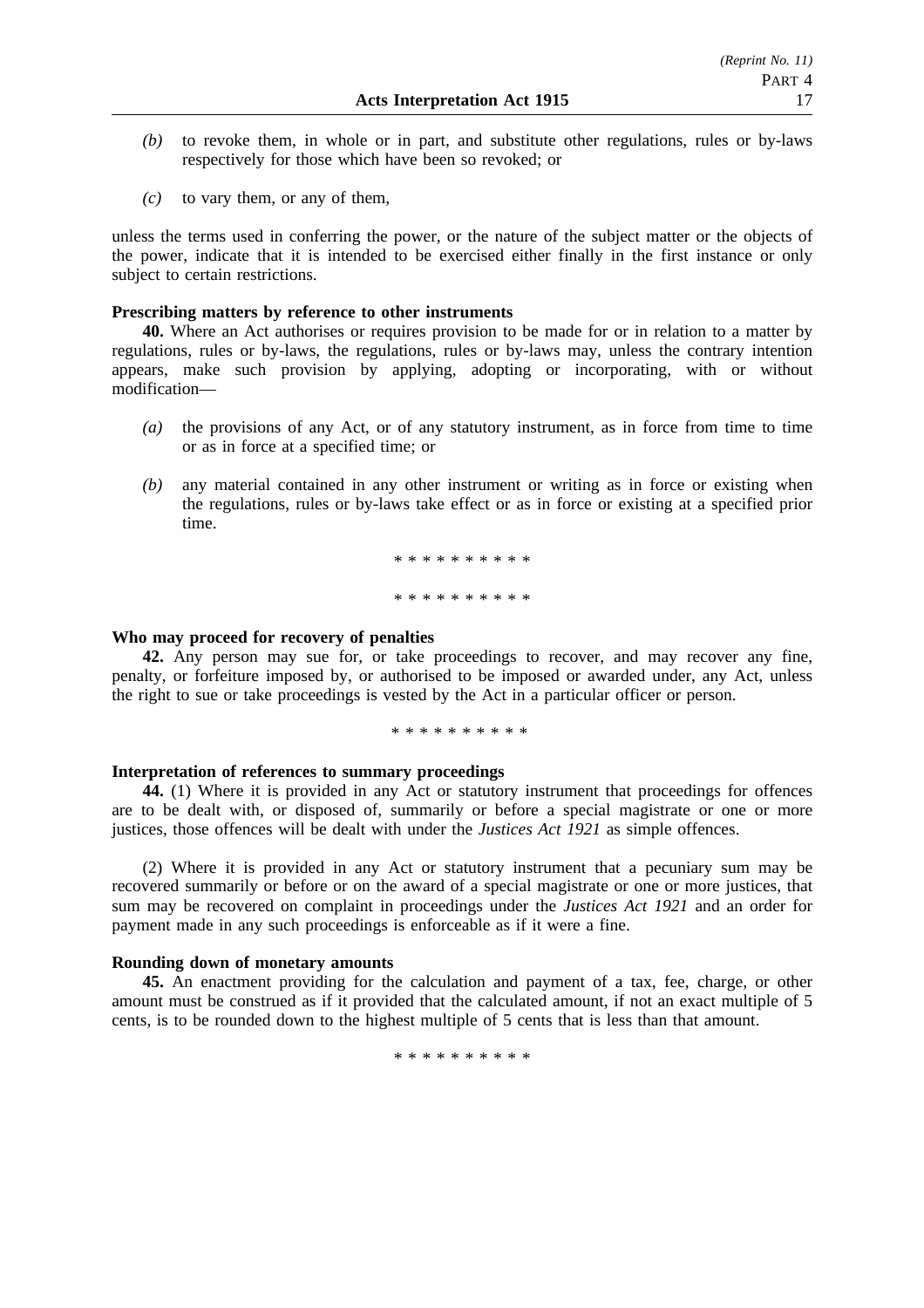## **Offences punishable under more than one law**

**50.** Where any act or omission constitutes an offence under two or more Acts, or both under an Act or Acts and at common law, the offender will, unless the contrary intention appears, be liable to be prosecuted and punished under either or any of those Acts or at common law, but is not liable to be punished twice for the same offence.

\*\*\*\*\*\*\*\*\*\*

\*\*\*\*\*\*\*\*\*\*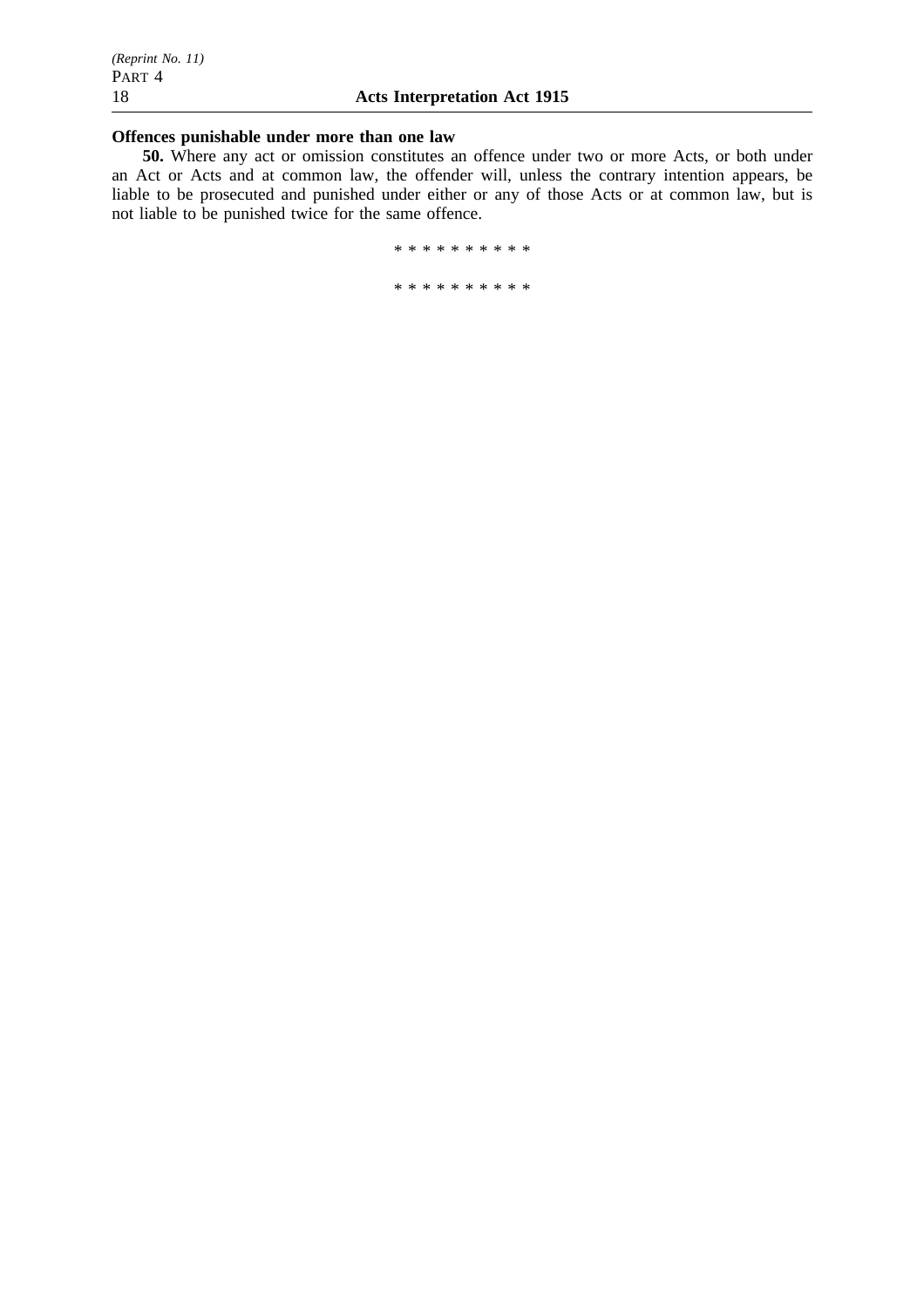## **APPENDIX**

## **LEGISLATIVE HISTORY**

#### **Repeals**

The *Acts Interpretation Act 1915* repealed the following Acts:

An Act for shortening and explaining the Language used in Acts of Parliament, and for other purposes, 1872 (except s. 31 which was subsequently repealed by the *Evidence Act 1929*)

*Language of Acts Amendment Act 1900.*

#### **Transitional Provisions**

(*Transitional provision from Acts Interpretation Act Amendment Act 1988, s. 5*)

5. The amendments made by this Act operate retrospectively and prospectively.

(*Transitional provision from Statutes Amendment and Repeal (Common Expiation Scheme) Act 1996, s. 5*)

5. An Act repealed or amended by this Act will continue to apply (as in force immediately prior to the repeal or amendment coming into operation) to an expiation notice issued under the repealed or amended Act.

#### **Legislative History**

- Legislative history prior to 3 February 1976 appears in marginal notes and footnotes included in the consolidation of this Act contained in Volume 1 of The Public General Acts of South Australia 1837-1975 at page 55.
- Certain textual alterations were made to this Act by the Commissioner of Statute Revision when preparing the reprint of the Act that incorporated all amendments in force as at 8 May 1987. A schedule of these alterations was laid before Parliament on 6 August 1987.
- Legislative history since 3 February 1976 (**entries in bold type indicate amendments incorporated since the last**  $\ddot{\phantom{a}}$ **reprint**) is as follows:

Heading preceding section 1: inserted by 41, 1983, s. 3 Heading preceding section 3: Section 3A: Heading preceding section 4:

| ricaunig preceding secuon r. | $\frac{1}{2}$                                                                                                     |
|------------------------------|-------------------------------------------------------------------------------------------------------------------|
| Section 2:                   | repealed by 13, 1986, (Sched.)                                                                                    |
| Heading preceding section 3: | repealed by 41, 1983, s. 4                                                                                        |
| Section 3:                   | substituted by 41, 1983, s. 4; repealed by 13, 1986, (Sched.)                                                     |
| Section 3A:                  | inserted by 41, 1983, s. 4                                                                                        |
| Heading preceding section 4: | repealed by 13, 1986, (Sched.)                                                                                    |
| Section 4:                   | redesignated as s. $4(1)$ by 30, 1997, s. $4(b)$                                                                  |
|                              | amended by 41, 1983, s. $5(a)$                                                                                    |
|                              | definition of "Act" substituted by 13, 1986, (Sched.)                                                             |
|                              | definition of "Australia Acts" inserted by 70, 1992, s. 3                                                         |
|                              | definition of "Australian citizen" amended by 13, 1986, (Sched.)                                                  |
|                              | definition of "bank" inserted by 30, 1997, s. $4(a)$                                                              |
|                              | definition of "British possession" repealed by 13, 1986, (Sched.)                                                 |
|                              | definition of "by-law" repealed by 41, 1983, s. $5(b)$                                                            |
|                              | definition of "commencement of this Act", "passing of this Act"                                                   |
|                              | repealed and definition of "commencement" inserted in its place by                                                |
|                              | 41, 1983, s. $5(c)$                                                                                               |
|                              | definition of "financial year" substituted by 41, 1983, s. $5(d)$                                                 |
|                              | definition of "Gazette" amended by 13, 1986, (Sched.)                                                             |
|                              | definition of "judge" amended by 13, 1986, (Sched.)                                                               |
|                              | definition of "land" substituted by 92, 1994, Sched.                                                              |
|                              | definition of "major indictable offence" inserted by $69$ , $1991$ , s. $17(a)$                                   |
|                              | definition of "Minister" substituted by 41, 1983, s. $5(e)$                                                       |
|                              | definition of "minor indictable offence" inserted by 107, 1981, s. $27(a)$ ;<br>substituted by 69, 1991, s. 17(b) |
|                              | definition of "naturalised British subject" repealed by 13, 1986, (Sched.)                                        |
|                              | definition of "prescribed" substituted by 41, 1983, s. $5(f)$                                                     |
|                              | definition of "regulation", "rule" or "by-law" substituted by 41, 1983,                                           |
|                              | s. $5(g)$                                                                                                         |
|                              |                                                                                                                   |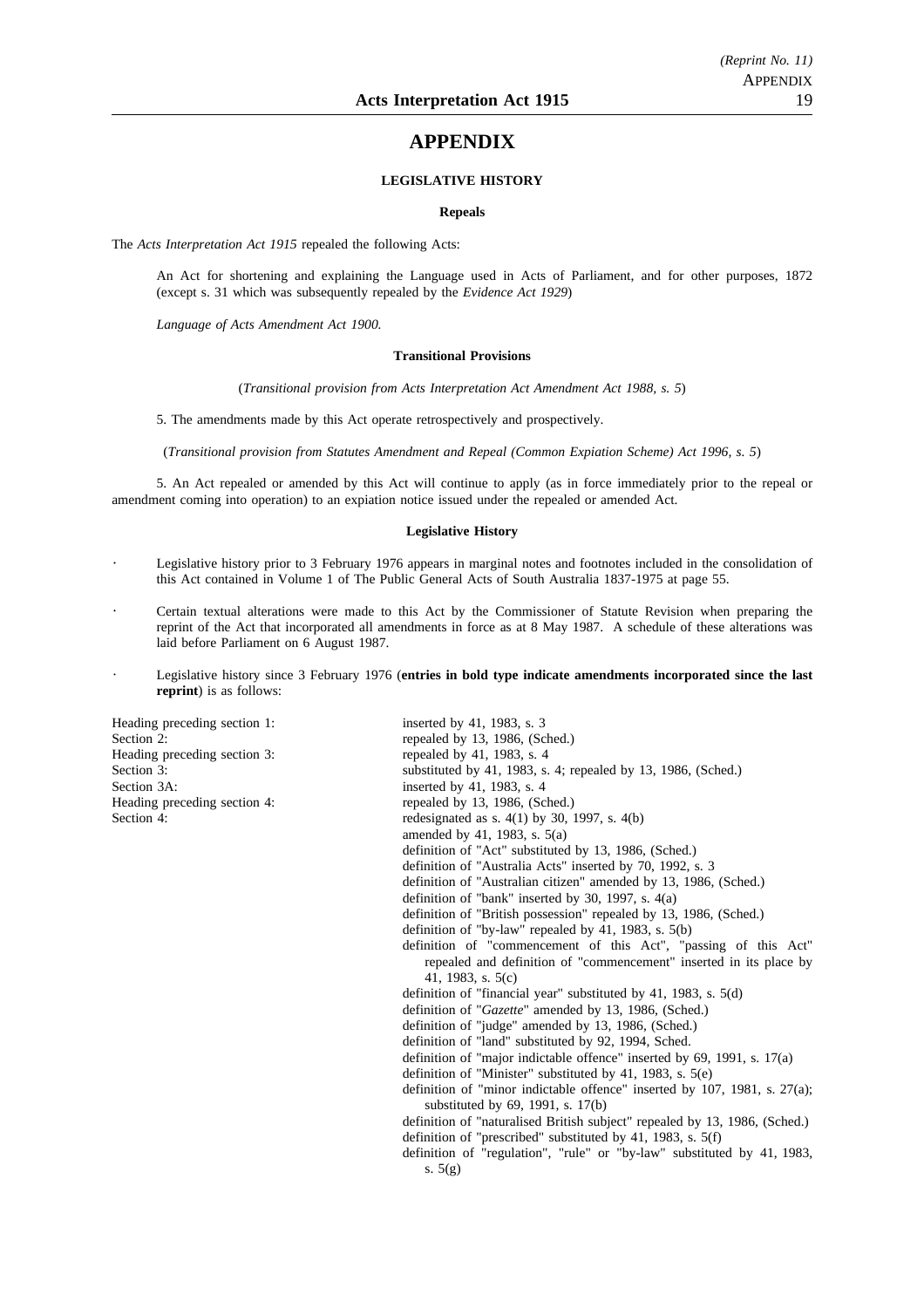Section  $4(2)$ : inserted by 30, 1997, s.  $4(b)$ Section 4A: inserted by 41, 1983, s. 6<br>Section 5 and heading: substituted by 41, 1983, s. Heading preceding section 6: repealed by 41, 1983, s. 7 Section 6: substituted by 41, 1983, s. 7 Section 7(3) and (4): inserted by 55, 1988, s. 2 Section 7A: inserted by 41, 1983, s. 9 Section 8: repealed by 13, 1986, (Sched.)<br>Section 9: repealed by 41, 1983, s. 10 Section 10: amended by 13, 1986, (Sched.)<br>Heading preceding section 11: substituted by 41, 1983, s. 11 Heading preceding section 11:<br>Sections 11 - 14: Heading preceding section 14A: inserted by 41, 1983, s. 11<br>Sections 14A and 14B: inserted by 41, 1983, s. 11 Sections 14A and 14B: inserted by 41, 1983, s. 11<br>Section 14B(2): repealed by 56, 1990, s. 3 Section 14BA: inserted by 56, 1990, s. 4 **Section 14C(2):** amended by 59, 1998, s. 4(a) **Section 14C(3):** inserted by 59, 1998, s. 4(b) Section 14D: inserted by 41, 1983, s. 11 Section 16(1): amended by 41, 1983, s. 13(a)-(c) Section 16(2): amended by 41, 1983, s. 13(d) Section  $16(2a)$ : inserted by 13, 1986, s.  $2(a)$ Section 17: substituted by 41, 1983, s. 14<br>Heading preceding section 18: repealed by 41, 1983, s. 15 Heading preceding section 18: Section 21: amended by 13, 1986, (Sched.) Section 22: substituted by 13, 1986, s. 4 Section 22A(3): repealed by 41, 1983, s. 16 Section 22B: inserted by 70, 1992, s. 4 Heading preceding section 23: repealed by 41, 1983, s. 17 Section 26: **amended** by 13, 1986, s. 5 Section 27(1): amended by 13, 1986, (Sched.) Section 28 substituted by 13, 1986, (Sched.) Section 30: substituted by 13, 1986, (Sched.) Section 31: repealed by 51, 1988, s. 5 Section 32: repealed by 107, 1981, s. 27(c)<br>Section 33A: repealed by 13, 1986, (Sched.) Section 33B: repealed by 8, 1988, s. 3 Heading preceding section 34: repealed by 41, 1983, s. 21 Section 36: substituted by 13, 1986, (Sched.)<br>Section 37: substituted by 13, 1986, (Sched.)

definition of "statutory declaration" substituted by 13, 1986, (Sched.); definition of "statutory instrument" inserted by 41, 1983, s. 5(h); substituted by 6, 1988, s. 2; amended by 56, 1990, s. 2 definition of "summary offence" inserted by 107, 1981, s. 27(b); substituted by 69, 1991, s. 17(c) definition of "this Act" substituted by 41, 1983, s. 5(i) definition of "writing" inserted by 13, 1986, (Sched.) passage "Expressions referring ... visible form" repealed by 13, 1986, (Sched.) substituted by  $41$ , 1983, s. 7 Section 7: amended by 41, 1983, s. 8; substituted by 13, 1986, (Sched.) Section 7(4a): inserted by 1, 1994, s. 2; repealed on 31.12.94 by 1, 1994, s. 3<br>Section 7(5): inserted by 14, 1992, s. 2 inserted by 14, 1992, s. 2 repealed by  $41, 1983, s. 10$ substituted by  $41, 1983, s. 11$ repealed by 56, 1990, s.  $3$ Section 14C: inserted by 41, 1983, s. 11; substituted by 6, 1988, s. 3 Section 15: amended by 41, 1983, s. 12; substituted by 13, 1986, (Sched.) Section 16(3):<br>
Section 16(4):<br>
Section 16(4):<br>
Section 16(4):<br>
Section 16(4): inserted by 13, 1986, s.  $2(c)$ Section 18: repealed by 41, 1983, s. 15; inserted by 13, 1986, s. 3<br>Section 19: repealed by 41, 1983, s. 15; inserted by 6, 1988, s. 4 Section 19: repealed by 41, 1983, s. 15; inserted by 6, 1988, s. 4<br>Section 20: repealed by 41, 1983, s. 15; inserted by 8, 1992, s. 2 repealed by 41, 1983, s. 15; inserted by 8, 1992, s. 2 Section 24: **amended** by 41, 1983, s. 18; 13, 1986, (Sched.) Section 25: **amended** by 41, 1983, s. 19; substituted by 13, 1986, (Sched.) Section 28A: inserted by 51, 1988, s. 4; amended by 72, 1992, s. 10 (Sched.); 34, 1996, s. 4 (Sched. cl. 1) repealed by  $13$ , 1986, (Sched.) Section 33C: amended by 41, 1983, s. 20; 13, 1986, (Sched.); repealed by 8, 1988, s. 3 amended by  $13$ , 1986, (Sched.) Section 37A: inserted by 41, 1983, s. 22